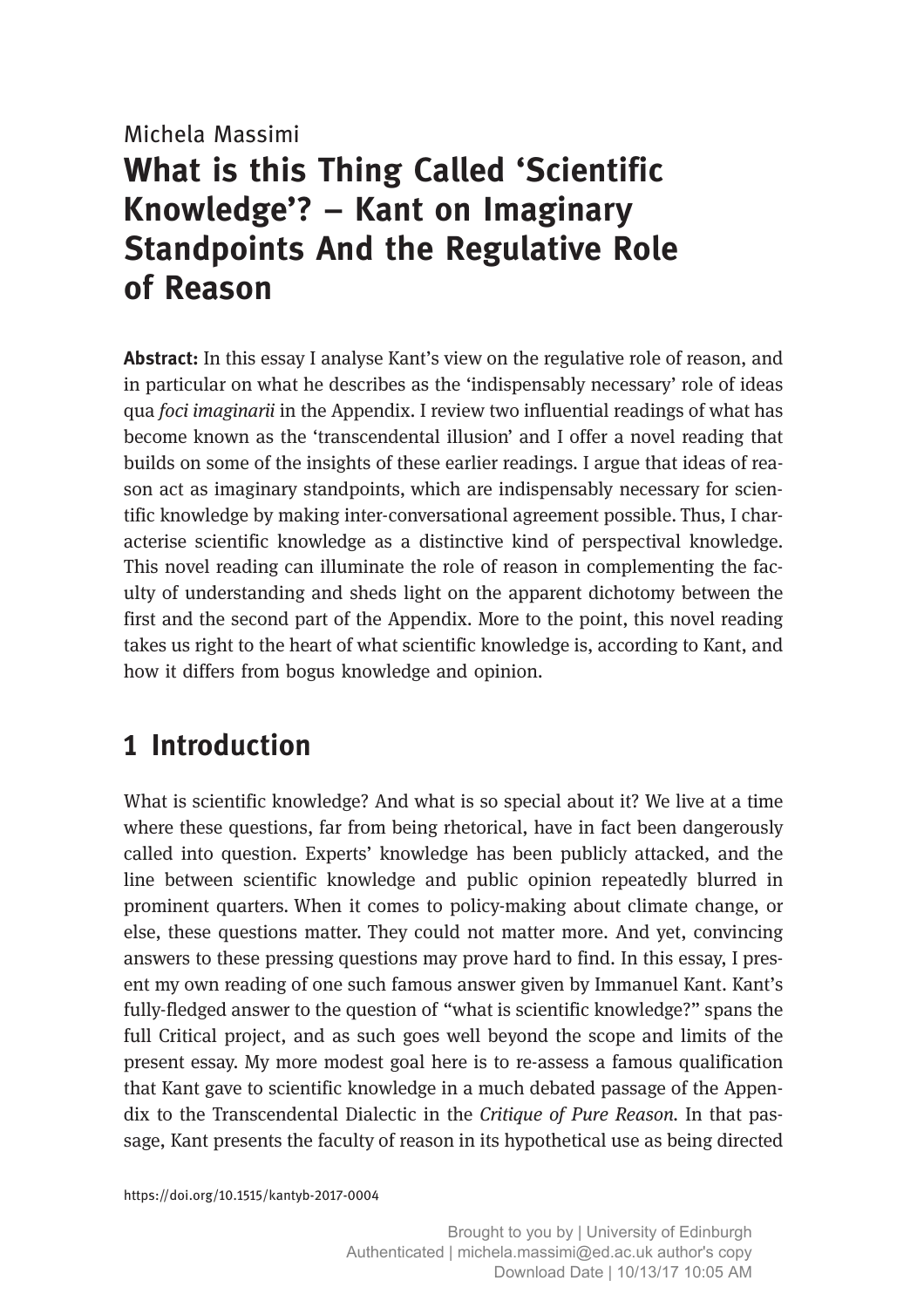"at the systematic unity of the understanding's cognitions, which is the touchstone of truth for its rules" (CPR A 647/B 675). A little earlier in the Appendix, Kant has contended that ideas of reason have

an excellent and indispensably necessary regulative use, namely that of directing the understanding to a certain goal respecting which the lines of direction of all its rules converge at one point, which, although it is only an idea (focus imaginarius) – i.e. a point from which the concepts of the understanding do not really proceed, since it lies entirely outside the bounds of possible experience – nonetheless still serves to obtain for these concepts the greatest unity alongside the greatest extension. Now of course, it is from this that there arises the deception, as if these lines of direction were shot out from an object lying outside the field of possible empirical cognition (just as objects are seen behind the surface of a mirror); yet this illusion (which can be prevented from deceiving) is nevertheless indispensably necessary if besides the objects before our eyes we want to see those that lie far in the background, i.e., when in our case, the understanding wants to go beyond every given experience […] and hence wants to take the measure of its greatest possible and uttermost extension. (CPR A 645/B 673)

Kant's so-called doctrine of the transcendental illusion continues to remain one of the most puzzling, and intriguing aspects of Kant's theory of knowledge. This essay attends to two main tasks. In the first part (Sections  $2-3$ ) two influential interpretations are presented. In the second part (Section 4), a novel reading is advanced. This reading builds on the merits of the preceding interpretations (i.e., perspectival nature and universality of knowledge, respectively). But, overall, it offers a very different analysis of the regulative role of reason's ideas qua foci imaginarii. For it argues that it does not matter whether we are dealing with the ideas of soul and God; or with the idea of "pure water" and "fundamental power": it is not the content of the idea (what the idea stands for qua archetype of things in themselves, or what I call I-Archetype) that provides systematic unity to the cognitions of the understanding. Instead, systematicity is delivered by ideas qua foci imaginarii that act as rules (I-Rule) for the correct empirical use of the understanding, by conferring universality and unanimity to individual judgments.

Ideas of reason, I maintain, deliver on this task by acting as 'imaginary standpoints', which are 'indispensably necessary' because they make possible an abstract space of reason where individual judgments (delivered by the faculty of understanding) can be compared and assessed with a twofold aim: that of pursuing the highest moral end; and, that of overcoming doxa, bogus knowledge, and ultimately disagreement on specific subject matters. The specific kind of knowledge delivered by the faculty of reason with its ideas as imaginary standpoints is what I call *perspectival knowledge*; or better, knowledge *towards* a vantage point. And, I take it that perspectival knowledge so understood is the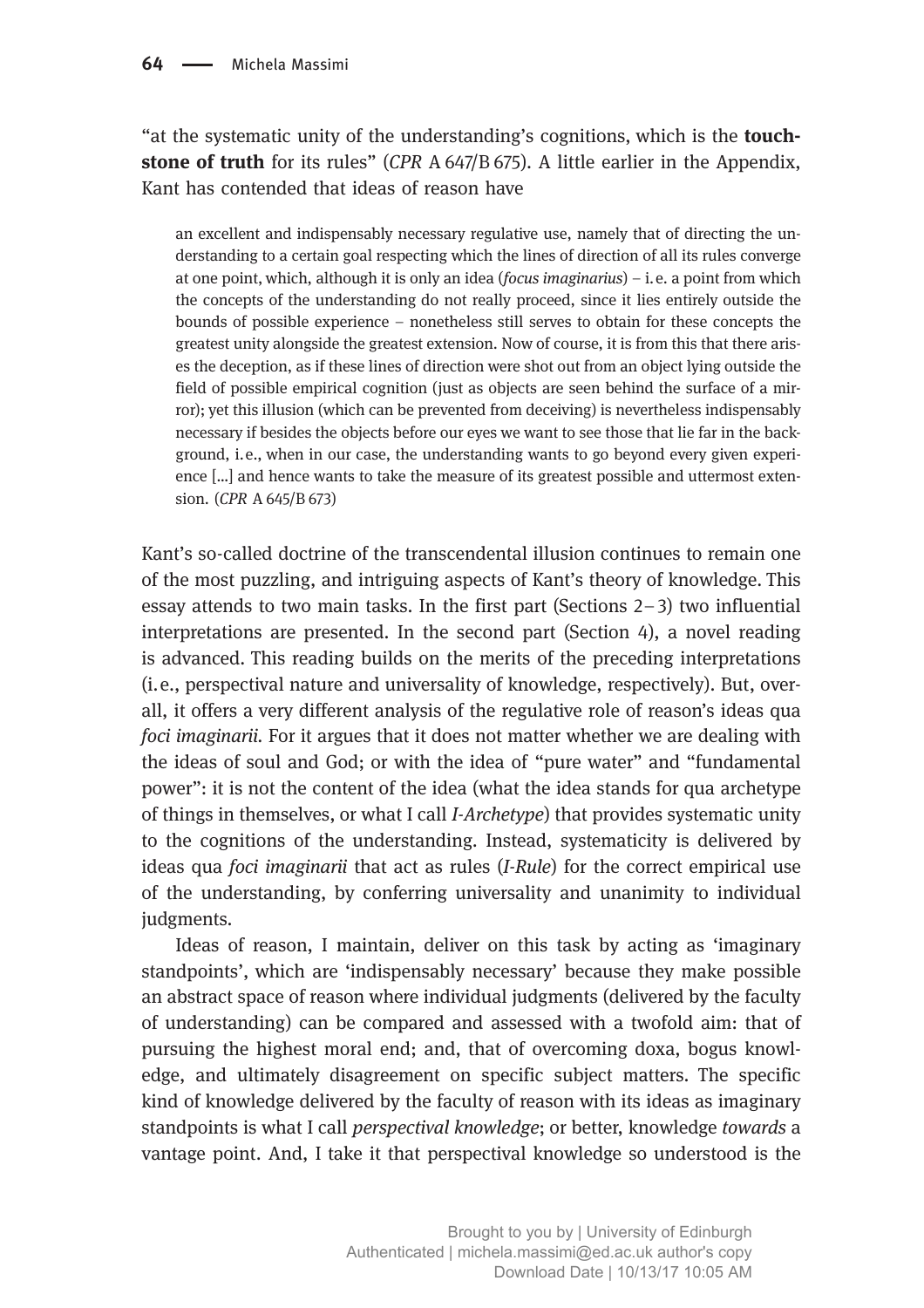paradigm of scientific knowledge for Kant, writing in a period where the Enlightenment was redefining the space between doxastic knowledge and scientific knowledge. No wonder, Kant refers to the role of ideas of reason with the strong wording of being "indispensably necessary" to confer unanimity and universality to the individual judgments delivered by the faculty of understanding, and ultimately, as a "touchstone of truth" for the understanding's cognitions.

### 2 The indispensably necessary illusion of ideas

That ideas of reason are presented as illusory in the Appendix might not sound prima facie puzzling, considering Kant's previous discussion in the Transcendental Dialectic. For Kant has already clarified the sense in which the term "idea" was used in Plato to refer to something that "not only could never be borrowed from the senses, but that even goes far beyond the concepts of the understanding […], since nothing encountered in experience could ever be congruent to it" (CPR B 370).While clearly not endorsing the Platonic use of the term "idea" as synonymous with "archetypes of things themselves" (CPR B 370), Kant enjoins philosophers "to take care and preserve the expression **idea** in its original meaning, so that it will not henceforth fall among the other expressions by which all sorts of representations are denoted in careless disorder, to the detriment of science" (CPR B 376). For Kant, an idea (or, equivalently, a "concept of reason") is "a concept made up of notions, which goes beyond the possibility of experience" (CPR B 377), where "notions" are nothing but pure concepts that have their origins "solely in understanding". Thus, in the Appendix, by calling ideas "illusions", Kant seems to signal at once his allegiance to the original Platonic expression in denoting something that goes beyond the senses and the understanding. At the same time, he firmly rejects the more recent empiricist (e.g. Humean) usage of the term "idea" to denote faint copies of sense impressions. For, Kant warns, it is "unbearable to hear a representation of the color red called an idea. It is not even to be called a notion (a concept of the understanding)" (CPR B 377).<sup>1</sup> But in what specific sense are Kant's ideas of reason 'illusory'? Two readings are possible (I call them I-Archetype and I-Rule):

<sup>1</sup> In this context Kant makes a distinction between representation in general (representatio) as a genus, whose species include perception (or conscious representation). Cognitions are defined as objective perceptions, and divided into **intuition** or **concepts. Concepts** in turn can be **empirical** or **pure**, and the latter are called **notions.** Hence, an idea of reason is said to be "made up of notions, which goes beyond the possibility of experience" (CPR A 320/B 377).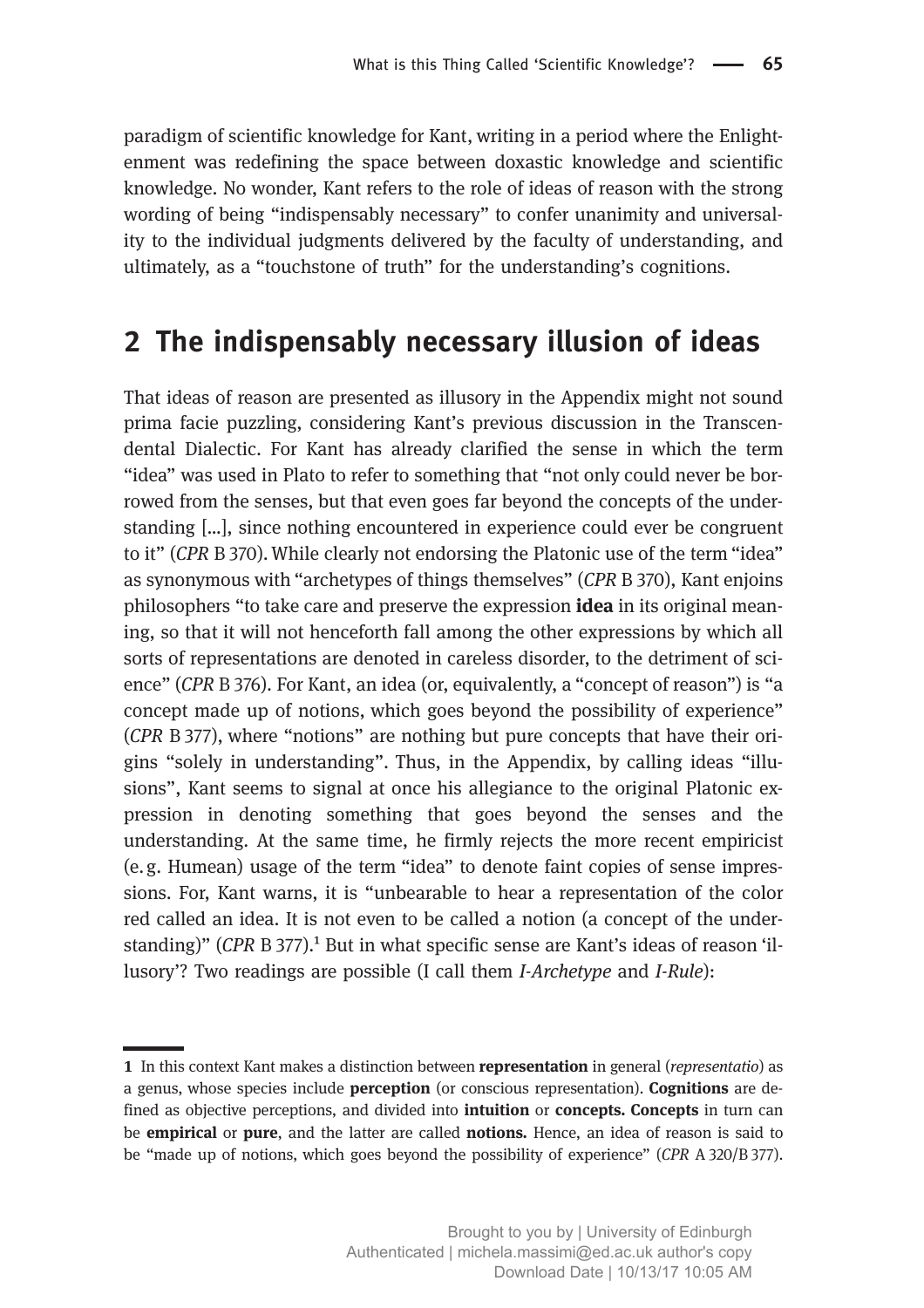(I-Archetype) Ideas of reason are 'illusory' because they create a deception: they make us believe that there are objects outside the field of possible empirical cognition "(just as objects are seen behind the surface of a mirror)" (CPR A 645/B 673): i.e., pure earth, pure water, pure air, but also fundamental power, and ultimately soul, world, and God.

Under this reading, ideas of reason would seem to play an *archetypical* role analogous to Plato's ideas as "archetypes of things themselves" (CPR B 370). Yet by contrast with Platonic ideas, Kant's ideas of reason are illusory in creating the deception of such archetypes (nowhere to be found either within the bounds of possible experience or beyond, given the limits of our knowledge). But ideas of reason can also be understood as illusory in another sense:

(I-Rule) Ideas of reason are 'illusory' because they are not borrowed from the senses and go well beyond the concepts of the understanding. Hence, they are illusory by falling outside the bounds of possible experience. They are not constitutive of the objects of possible experience. Instead, their function is to provide 'rules' for the correct use of the faculty of understanding. Hence their having an "excellent and indispensably necessary regulative use" in directing the understanding to a certain goal "respecting which the lines of direction of all its rules converge at one point" (CPR  $A 644/B 672$ , a point which – while illusory (*focus imaginarius*) because the concepts of the understanding do not really proceed from it  $-$  "nonetheless still serves to obtain for these concepts the greatest unity alongside the greatest extension" (CPR A 644/B 672).

Both readings have a Platonic blueprint. They diverge in emphasizing either what might be called the *archetypical* role; or, the proper *regulative* role (from the Latin regula, i.e. rule) of ideas of reason in guiding the understanding's cognitions. In the literature no clear distinction has been made between these two possible readings, both of which can be found in Kant's discussion of ideas in the Transcendental Dialectic. Indeed, it is Kant's own failure to clearly distinguish between these two different readings that has prompted several commentators to concentrate primarily on the first reading (as Section 3 clarifies). Yet failing to distinguish between (I-Archetype) and (I-Rule) has resulted in an unsolved tension in Kant's treatment of the transcendental illusion. This tension becomes evident when it comes to explaining why ideas of reason are not just necessary but 'indispensably necessary'.

<sup>2</sup> I explore and develop this second sense of ideas being illusory (*I-Rules*) in Massimi (in preparation).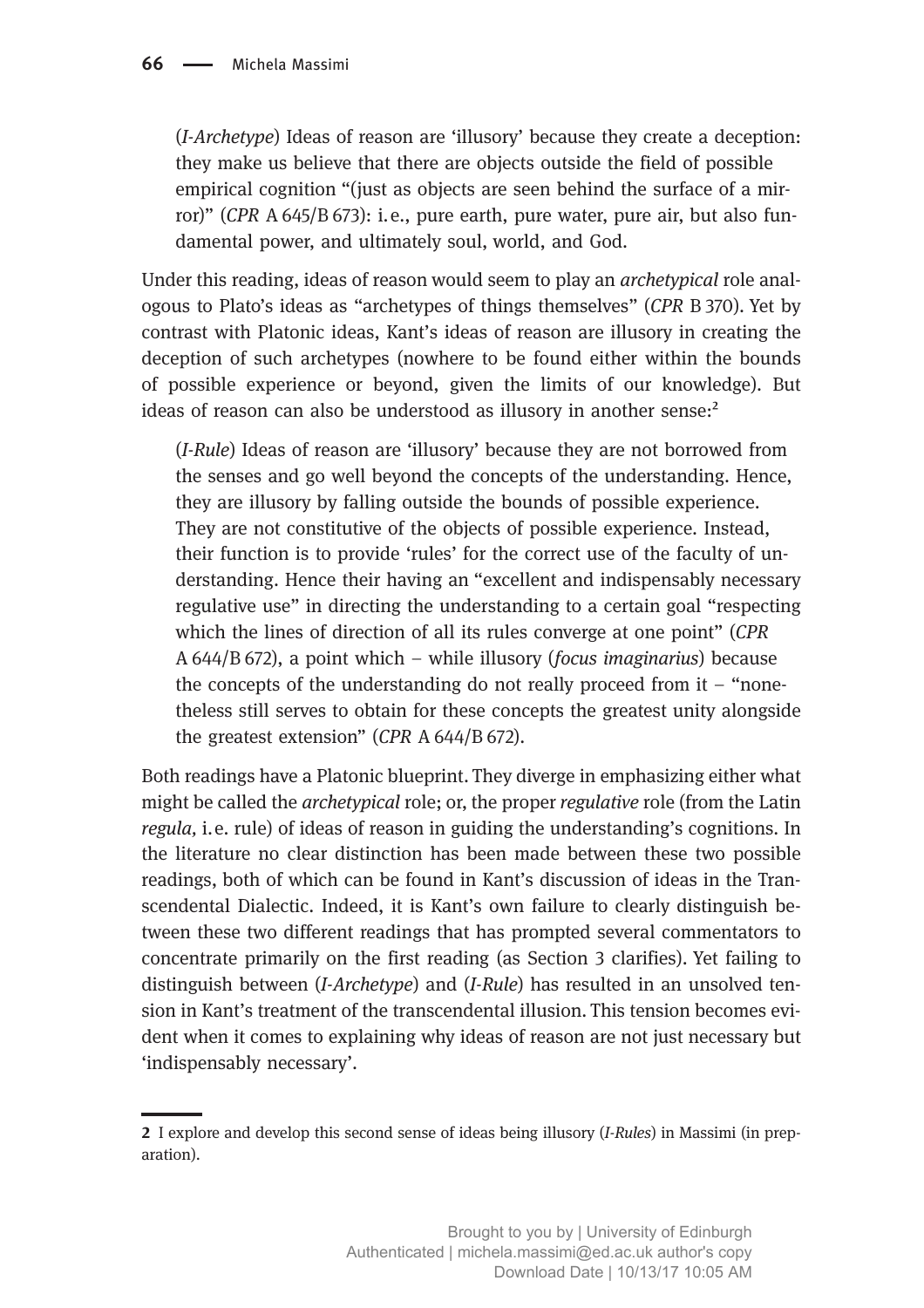While under a bona fide Platonic reading of (I-Archetype), the archetypical role of ideas is indispensably necessary for the correct attainment of human knowledge (under what Plato called episteme), no similarly indispensably necessary function is available for Kant's ideas of reason (if their illusory nature is cashed out along I-Archetype). By distinguishing between appearances and things in themselves, and by relegating the latter outside the boundaries of human knowledge, Kant, under reading (I-Archetype), would find himself in the difficult position of having to explain why ideas of reason – qua illusory archetypes of things in themselves – are nonetheless indispensably necessary for knowledge.

An argument can be made (and has indeed been made) for Kant's practical reason (and the related transcendental ideas of soul, world, and God). For freedom has to hold true of human beings if they are to act morally, and moral perfection should describe their aim.What has puzzled commentators of the Appendix is the unusual mixture of the transcendental ideas of soul, world and God, with Kant's other examples of ideas such as "pure earth, pure water, pure air", and "fundamental power". What good are transcendental ideas for theoretical knowledge, and in particular for scientific knowledge? Prima facie, scientific knowledge, e. g. knowledge of the chemical effects and mechanisms at work in a variety of phenomena in nature, does not seem to require ideas of reason – understood as per (I-Archetype). In the next Section, I present two influential interpretations of the Appendix and discuss how each has, respectively, answered this puzzle.

## 3 Two interpretive variations on Kant's transcendental illusion

#### 3.1 First variation: from (I-Archetype) to necessity and indispensability

Let us start then with (*I-Archetype*), and ask ourselves how under a first possible reading of the illusory nature of ideas, their being "indispensably necessary" might be justified. Here is a possible way to proceed:

(I-Archetype) Ideas of reason are 'illusory' because they create a deception: they make us believe that there are objects outside the field of possible empirical cognition, i.e. "archetypes of things themselves" (CPR B 370).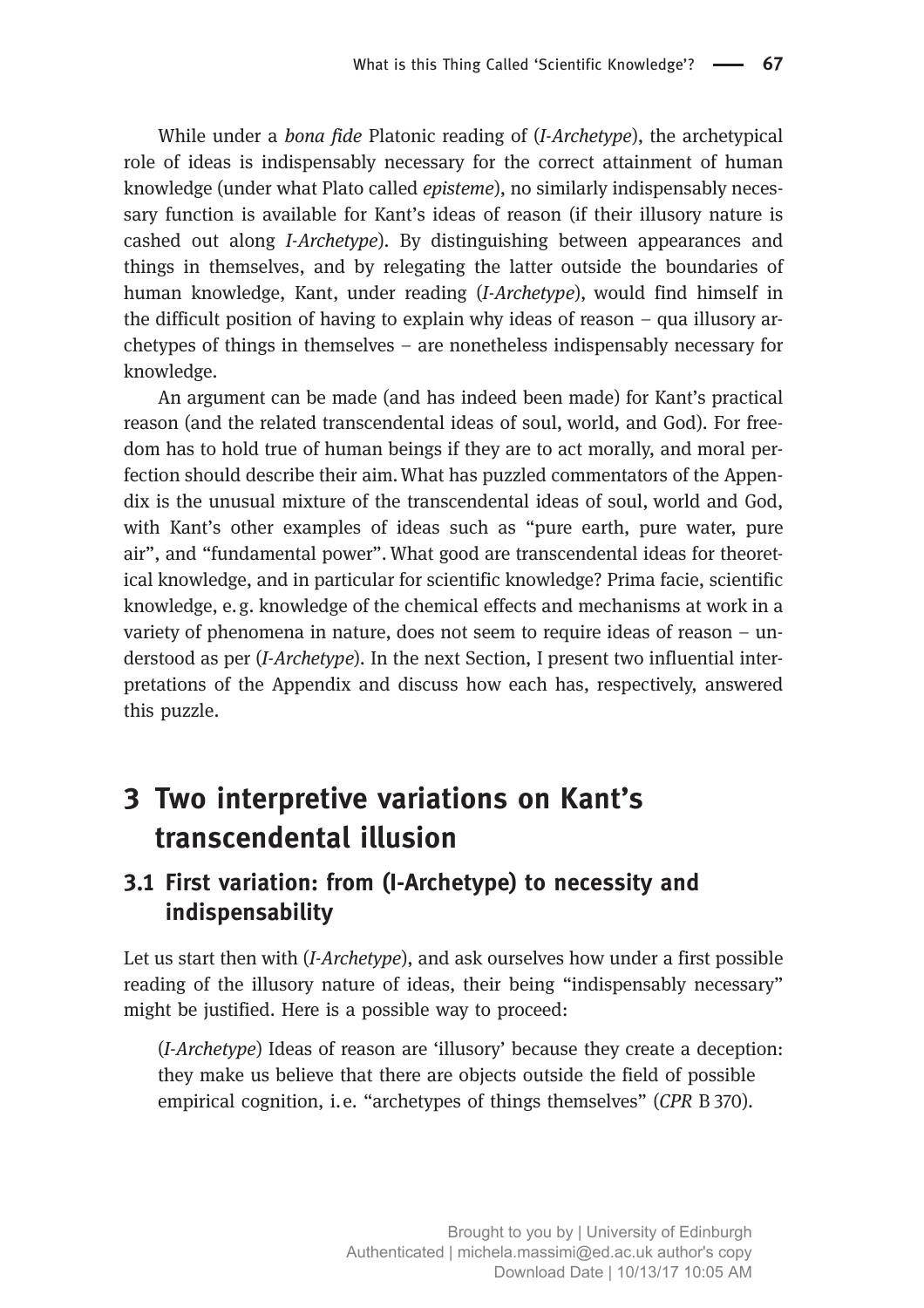(Necessity) Such illusion is necessary in motivating the operations of the understanding, although compared to the understanding it has a merely regulative (and not constitutive) role.

(Indispensability) The illusion is indispensably necessary because it allows us to conceive of 'objects', which we would not otherwise be able to encounter within the bounds of possible experience.

Under this first interpretive stance, the transcendental illusion would be necessary in motivating the operations of the understanding in seeking after an ideal ground, substrate, or unconditioned.<sup>3</sup> This ideal ground, substrate, or unconditioned is illusory, i.e. a focus imaginarius, because it does not play any constitutive role for human experience. The categories of the understanding do not derive from it. Yet it is necessary (in its merely regulative role) because it enjoins the understanding to seek after unity among its cognitions: it guides the understanding in the search for systematic unity as if there were an unconditioned ideal object from which the unity of all cognitions proceeded. And seeking after systematic unity is not just necessary, but it is in fact indispensable, because it allows finite epistemic agents like ourselves to go beyond the strictures imposed by sensibility and understanding.

Scholars adopting this interpretive stance have emphasized the direct link between what I have called (*I-Archetype*) – namely, the archetypical reading of ideas as illusory objects – with the regulative role of reason in seeking after systematic unity as necessary for a correct use of the understanding.<sup>4</sup> Kant's quest for systematicity has often been read as the quest for ideal unconditioned 'objects' that would inevitably take the understanding beyond its proper domain and remit. While not playing any role for the constitutive conditions of possibilities, scholars have argued for the necessary regulative use of transcendental ideas in unifying and conferring systematic unity to what would otherwise be

See for example Grier (1997, 13–4): "Reason then, because it is concerned precisely to unify our knowledge by conceiving it in relation to an ideal ground or substrate, is inherently illusory". See Grier (1997) and (2001, ch. 8) for a classic example of this interpretive stance. According to Grier (1997), Kant's transcendental illusion is the product of conflating a subjective or logical maxim  $P_1$  ("Find for the conditioned knowledge given through the understanding the unconditioned whereby its unity is brought" (CPR A 308/B 364)) with another synthetic transcendental principle  $P<sub>2</sub>$  ("If the conditioned is given, the whole series of conditions, a series which is itself unconditioned, is also given" (CPR A 308/B 365)). Grier argues that "this conflation must be understood as a failure to see that the necessary principle  $P_2$  has a merely regulative, not a constitutive, use (as  $P_1$ ) when viewed in connection with the theoretical knowledge given through the understanding" (1997, 13).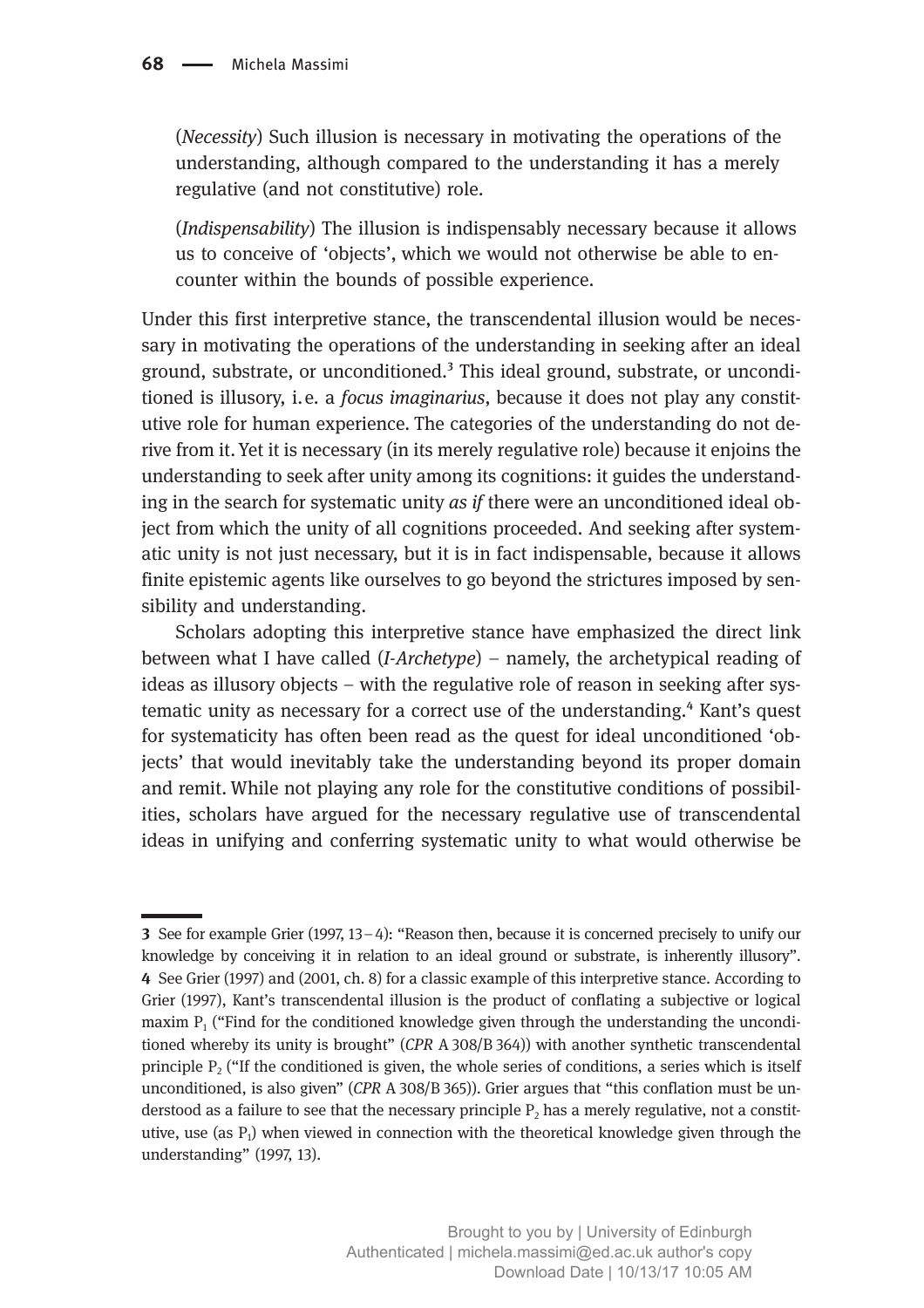only a contingent aggregate of cognitions.<sup>5</sup> Leaving here aside specific discussions on the regulative role of reason, or the pursuit of systematicity as a transcendental principle, it is instead the inference from (*I-Archetype*) to the conclusion that transcendental ideas, qua foci imaginarii, are "indispensably necessary" that is the topic of this essay, a topic that deserves more scrutiny than it has attracted so far in the otherwise voluminous literature.

Thought-provoking as is, two problems stand nonetheless on the way of this first interpretive stance. The first problem concerns (Necessity); the second (Indispensability). What kind of necessity might possibly attach to illusory transcendental ideas? The above interpretive stance enjoins us to think that the illusion of thinking an ideal ground, substrate, or unconditioned behind the appearances is necessary in motivating the operations of the understanding, in a merely regulative (non-constitutive) role. The necessity that attaches to the regulative use of transcendental ideas, however, is not the kind of modal necessity originating from the understanding; and its precise non-modal status remains to be clarified.

Modal necessity features prominently in the Postulates of Empirical Thinking in General, where it captures the way in which the Postulates operate with respect to the Analogies to make experience of nature possible for us (see CPR A 234/B 287), and ultimately, it plays also a key role in Kant's account of the lawfulness of nature.<sup>6</sup> But modal necessity finds no home in the Transcendental Dialectic, and certainly not in Kant's analysis of the transcendental illusion. Thus, we are left with the open and pressing task of explaining how – under this first interpretive reading – the transcendental illusion would in fact be necessary in motivating the operations of the understanding; i.e. in what sense is seeking after an ideal ground, substrate, or unconditioned (non-modally) necessary for a correct employment of the understanding?

Leaving this first problem concerning (*Necessity*) aside, a more pressing problem concerning (Indispensability) arises. Under this first reading, the illusion created by the foci imaginarii is said to be "indispensably necessary", because it allows us to conceive of 'objects', which we would not otherwise be able to encounter within the bounds of possible experience. But why is our conceiving of such ideal unconditioned objects indispensable?

For example, although not in the context of a discussion of the transcendental illusion, Friedman (1991, 1992a, 1992b) has argued for the necessary role of reason in its regulative function to confer systematicity onto what would otherwise be only an aggregate of disparate empirical laws. Guyer (1990, 2003, 2005, and forthcoming) has analysed the regulative role of reason in seeking after systematic unity (as if nature were itself systematic) so as to secure the nomological necessity of empirical laws.

I have discussed this aspect in Massimi (2017).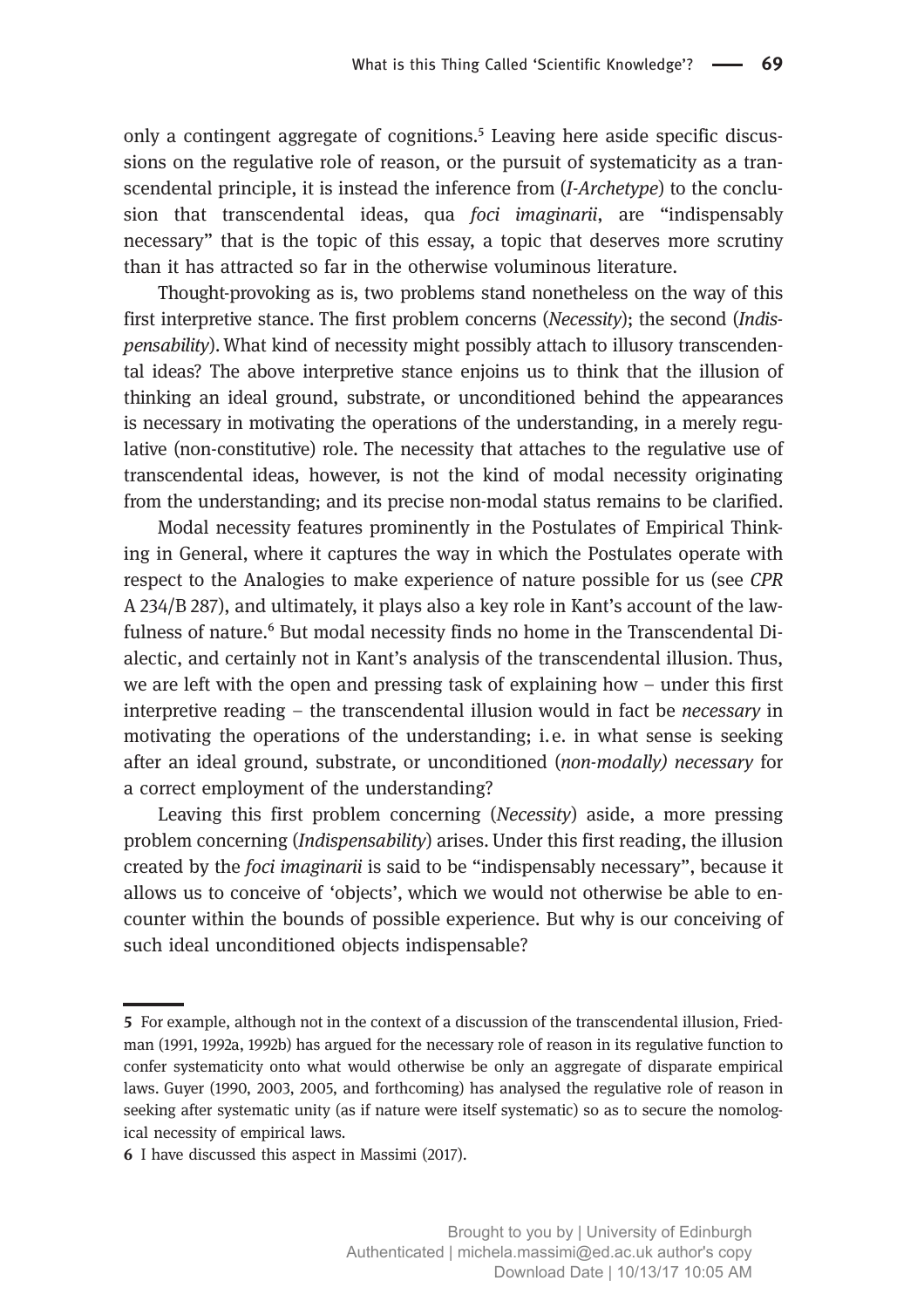As a reply, one might stress that the optical illusion produced by transcendental ideas allows finite discursive agents like us to go beyond the bounds imposed by sensibility and understanding and to reach out to the unconditioned. On the face of it, however, the ability of reason to reach out to the unconditioned, and make us conceive (begreifen) of ideal illusory objects might at best be useful, instrumental, desirable; but not indispensable. For it to be indispensable means that no coherent use of the faculty of understanding is possible without it.

An intriguing rejoinder might stress the analogy here between theoretical reason and practical reason. In practical philosophy, a subjective maxim can become the moral law (for finite agents like us) only by stretching out beyond its boundaries. Analogously, in theoretical philosophy, the transcendental illusion proves indispensable in transforming a merely subjective principle (which may enjoin us to find the unconditioned for the conditioned knowledge given by sensibility and understanding), into an objective transcendental principle.<sup>8</sup> This capacity of the transcendental illusion to reify / objectify a merely regulative, subjective quest into a transcendental principle (systematicity) – *as if* nature were indeed a system; as if there were ideal unconditioned objects (pure earth, pure water, pure air) – would guide our correct employment of the understanding as much as the moral law would guide our practical actions. The inference then from (I-Archetype) to the indispensably necessary illusion would take the following form:

(I-Archetype) Ideas of reason are 'illusory' because they create the deception of "archetypes of things themselves" (CPR B 370), i.e. of ideal unconditioned objects 'lying behind the mirror'.

Grier (1997, 15) has argued that the optical illusion is indispensable because "it enables us to view 'objects' which otherwise would fall beyond our visual field ("behind us"). As such the 'illusion' is instrumental in presenting objects which otherwise would not be available to us. […It allows] us to conceive of 'objects' which we are not in a position to encounter when we are constrained by the conditions of the understanding and sensibility".

Grier (1997, 15) resorts to this analogy between practical and theoretical reason, in explaining how a subjective rational maxim (like  $P_1$ ) is "only made accessible to us as objective principles by means of the illusion (they can become principles for us because of this)". Hence, the "objectified version of the principle of systematic unity  $(P_2)$  plays a role in Kant's first Critique akin to that which the Moral Law plays in the practical philosophy" (ibid., 16).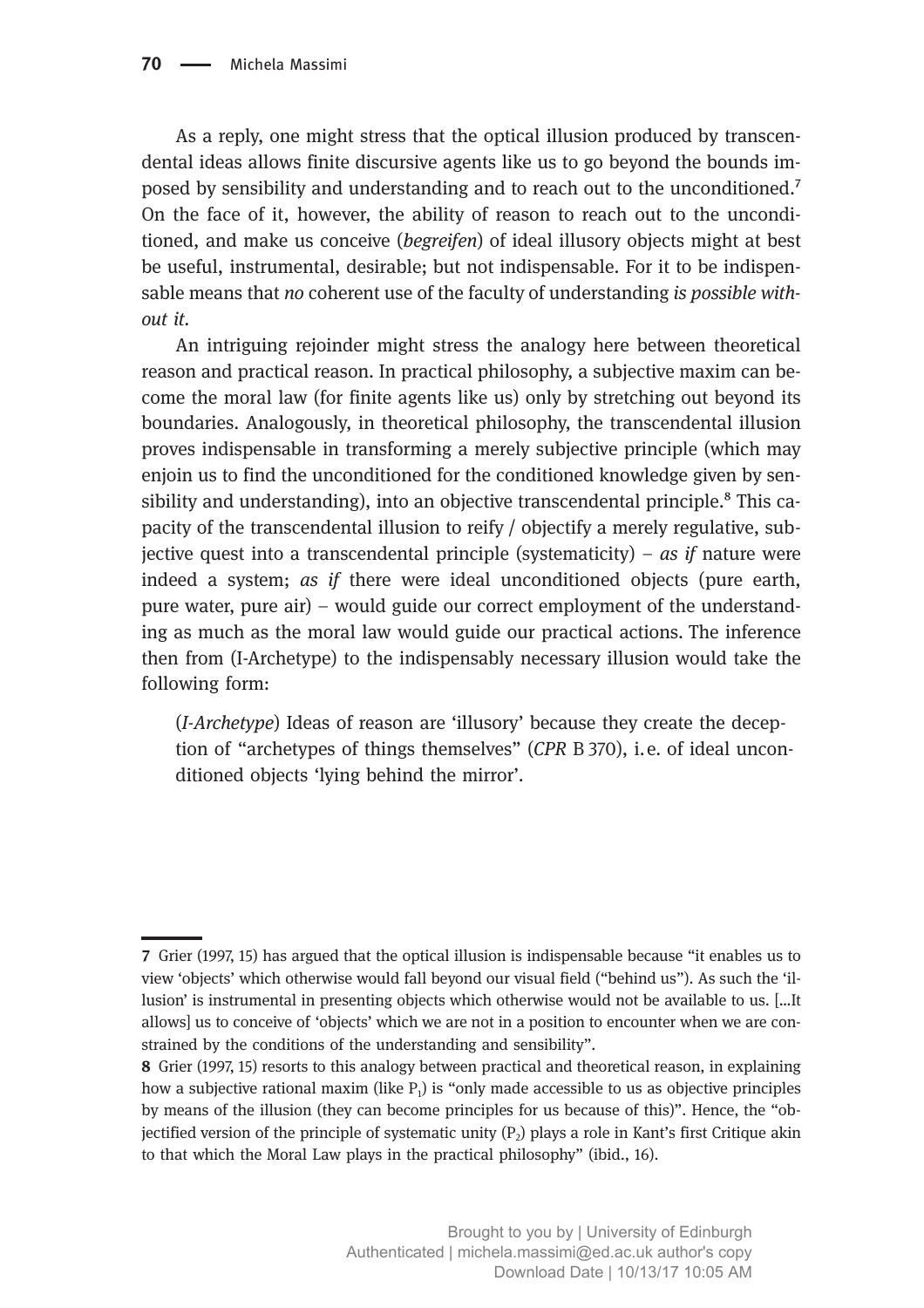(Necessity) Such illusion is not necessary in any genuine (modal) sense of conditioning and determining the operations of the understanding (e.g. in the empirical connection of perceptions via concepts). Rather, it is at best instrumental as a rational assumption in allowing finite discursive agents like us to go beyond the boundaries imposed by sensibility and understanding.

(Indispensability) Going beyond the boundaries imposed by sensibility and understanding, and reaching out to ideal (albeit) illusory objects is important for finite discursive agents like us because it transforms subjective rational maxims into objective principles for us.

The net effect of this threefold move, however, is to push back one step the original question about why the transcendental illusion is "indispensably necessary". For it is not necessary in the sense of contributing in any way to the activity of the understanding in delivering objects of possible experience (i.e. it does not play any constitutive role). At best, it is desirable and sought-after (but not really indispensable) in giving legitimacy to otherwise subjective rational maxims, which we might find useful in empirical investigation (e.g. think of nature as if it were systematic; think of chemical reaction as if there were pure earth; and so forth).

Despite these problems, a significant merit of this interpretation is the emphasis placed on us as finite discursive agents. The mirror metaphor works only insofar as there are epistemically limited agents looking at the vanishing point.<sup>9</sup> I shall come back to this important perspectival aspect of the transcendental illusion in Section 4, where I lay out a novel reading of the transcendental illusion that probes deeper into the perspectival nature of the metaphor.

<sup>9</sup> Grier draws attention to this important feature of the metaphor of the focus imaginarius, namely "the viewpoint of the perceiver or knower who 'sees' the image. Indeed, the illusion is only successful to one who has the relevant perspective in relation to the 'mirror', and it is only useful for one who is limited in her perspective in the first place. I take the 'objects behind our backs' to correspond to objects qua considered by pure reason (ideas). And I take the need to consider objects from this perspective to issue from our own epistemological situation as finite discursive knowers." (Grier 2001, 287).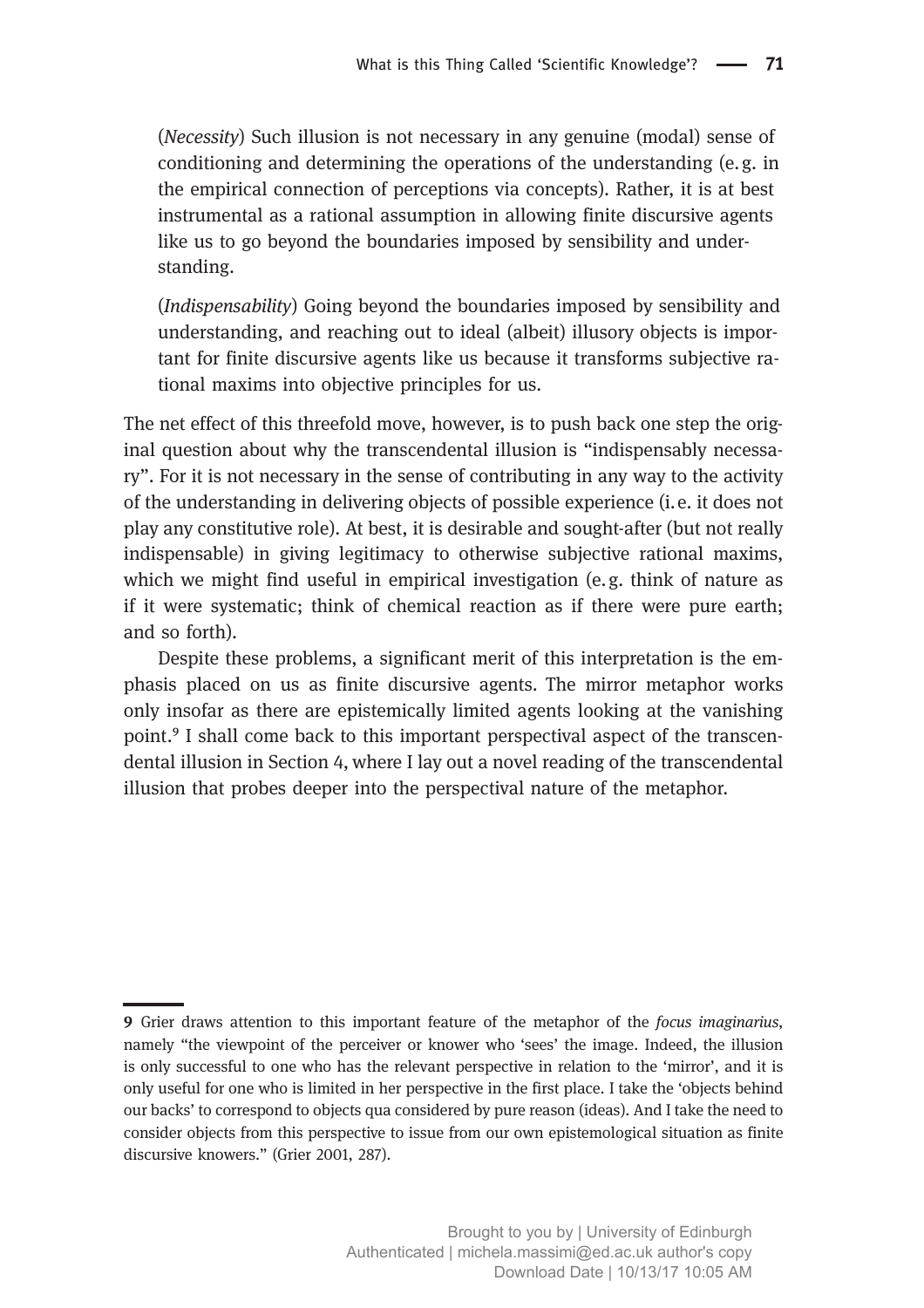#### 3.2 Second variation: from (I-Archetype) to necessity and indispensability (via problem of induction)

Here is another possible way of reading the indispensably necessary role of ideas under (I-Archetype):

(I-Archetype): Ideas of reason are 'illusory' because they create a deception: they make us believe that there are objects outside the field of possible empirical cognition, i.e. "archetypes of things themselves" (CPR B 370).

(Necessity): Such illusion is necessary in motivating the operations of the understanding in a merely regulative (and not constitutive) sense. In particular, the illusion is necessary because it allows the understanding to go beyond its limited domain of experience and make valid universal generalisations about the whole.

(Indispensability): The illusion is then indispensably necessary because being able to go from part to the whole, and make universally valid generalisations about the whole allows the understanding to ultimately fulfill its own task.

While this second interpretive reading shares with the first one a similar commitment to the transcendental illusion as seeking after an ideal ground, substrate or unconditioned, such commitment is put to a different epistemic use: that of securing universally valid inductive inferences from part to whole (or from observed to unobserved). The understanding would lack resources for securing inductive inferences. For even the application of the Analogies of Experience does not go beyond the specific application of, say, the cause–effect relation to a specific sequence of two appearances (e.g. the presence of this loadstone here, and the movement of iron filings there). Hence, our ability to draw inductive inferences – inferences that go beyond any specific sequence of appearances, and whose universal validity extends to any similar relations of appearances of the same type (e.g. "All loadstones attract iron filings") – seems to require the transcendental illusion of ideas of reason.

Connecting the transcendental illusion to the Humean problem of induction helps elucidate some of the difficulties encountered by the first interpretive reading. For example, it can explain the puzzlingly non-modal nature of the necessity involved in the transcendental illusion. Transcendental ideas qua foci imaginarii are necessary because reason – in its hypothetical use – provides us with the universals (e.g., "pure water", "fundamental power") under which particulars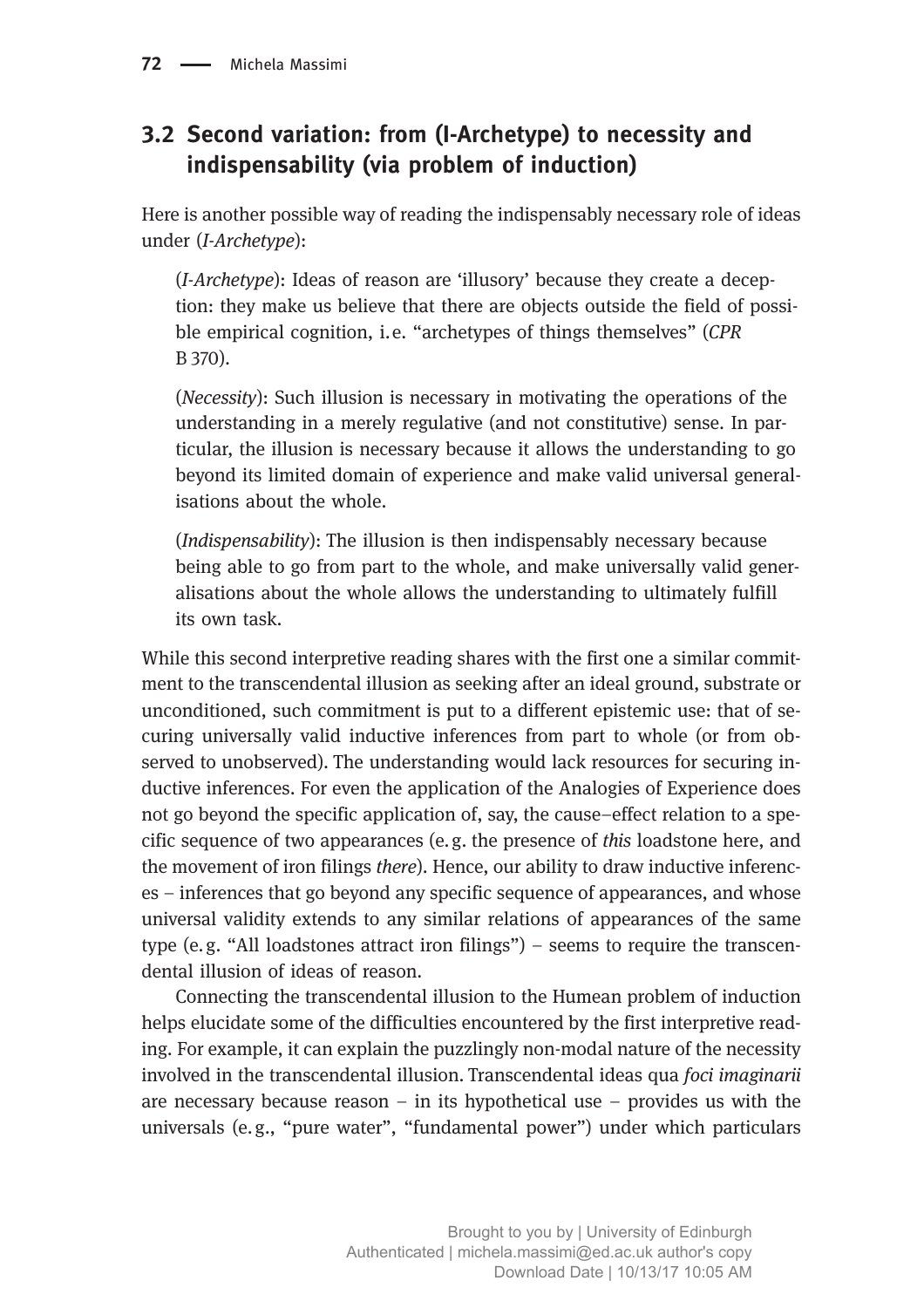can be subsumed.<sup>10</sup> These universals are required because without them the understanding could not even deliver true universal generalisations, key to science.

The other bonus of this second interpretation is that it helps gaining a better grasp of indispensability. The faculty of understanding, with its a priori categories and principles, can at best establish that for each event there is some cause; but not that causes of type X are followed by effects of type  $Y<sup>11</sup>$ . For an inductive generalization of this type, which is usually at work in laws of nature, reason in its hypothetical / regulative use is required to complement the understanding.

While this second interpretation rightly stresses the importance of guaranteeing universal validity to our judgments – something that I take to be correct, and to which I return in Section  $4 -$ , two problems stand nonetheless against the link with the problem of induction. First, while this second interpretation sheds light on the empirical use of the understanding and the hypothetical use of reason when it comes to ideas such as "pure earth, pure water, pure air", things are undoubtedly more complicated when it comes to the three official transcendental ideas (God, soul, and world) in the second part of the Appendix. What could God, soul, and world possibly have to do with the problem of induction? What role could the idea of soul possible ever have for psychology? Or, the idea of the world for cosmology?<sup>12</sup>

In the next Section, an alternative novel reading of the transcendental illusion is proposed. Core to it is the switch from ideas as "archetypes of things in themselves" to ideas as "rules" or "maxims" for a correct empirical use of the understanding. The bonus of this novel reading, as we shall see, is a better understanding of the notoriously thorny issue of the fit between the first and the

<sup>10</sup> Universals should be such that they are neither given  $a$  priori (and hence empirically unrevisable) nor empirically given (otherwise they would not be able to fulfill their taxonomic task of providing an ideal ground for subsuming particulars). Zuckert (2017, 89–90) spells this point out in a compelling way when she takes the three official transcendental ideas (soul, world, God) as "placeholders" (although not for the specific purpose of securing induction, but instead for empirical knowledge).

<sup>11</sup> See on this point Allison  $(2004, 427-8)$ .

Allison acknowledges these interpretive wrinkles with the second part of the Appendix: "What he [Kant] is now claiming is that by providing the requisite focus imaginarius, the transcendental ideas serve as application conditions for these principles of systematic unity. […] The task of the deduction is to show that each of the transcendental ideas plays such a role, which is to say that it is indispensable as a *focus imaginarius*. Clearly the prospects for such a deduction depend largely upon two factors: (I) establishing the necessity of the focus imaginarius; (2) showing that the transcendental ideas (and only these ideas) are capable of functioning as such. Both of these, however, are far from obvious" (Allison 2004, 439).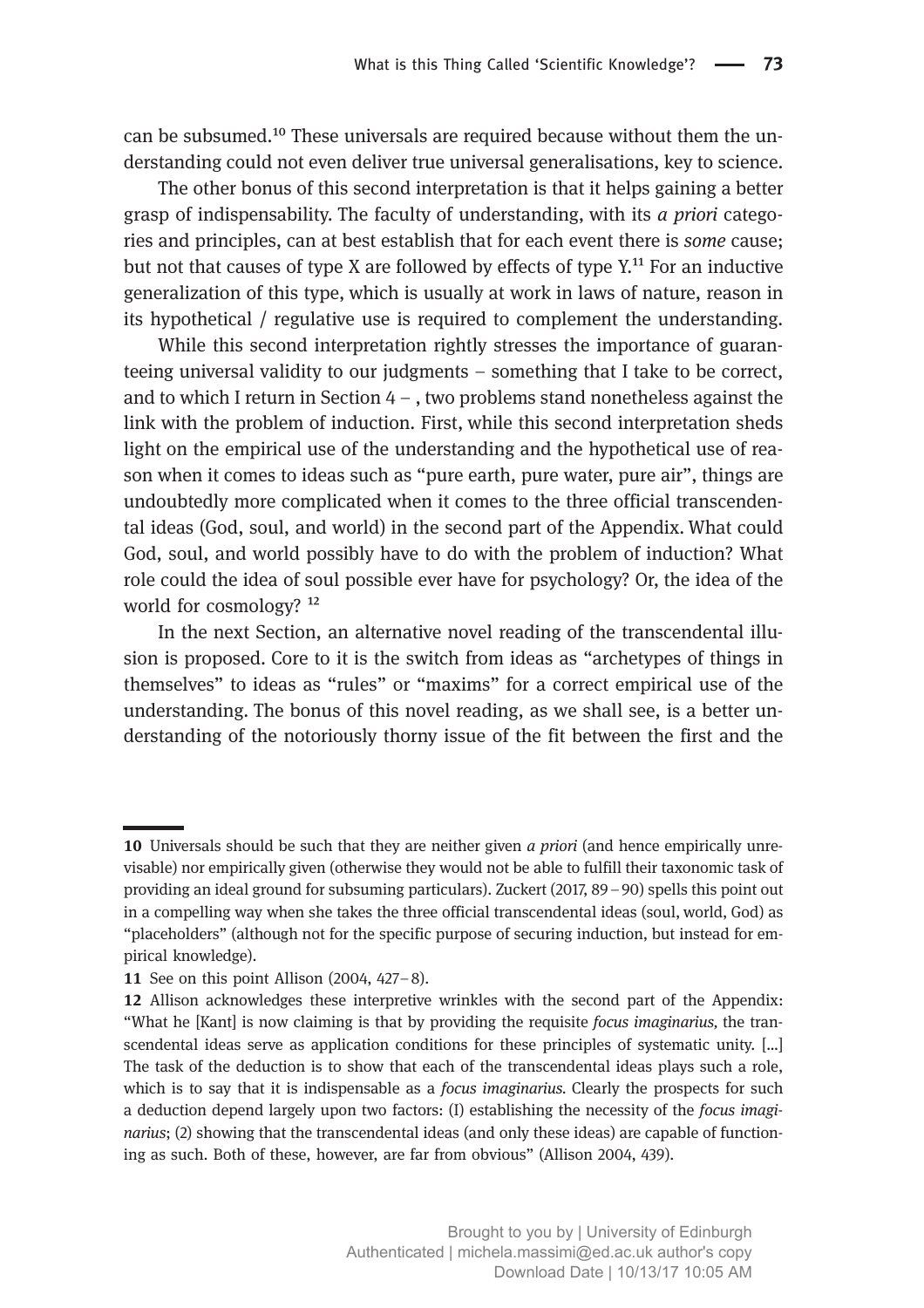second part of the Appendix, as well as a more natural solution to the puzzle about the indispensably necessary role of illusory ideas.

# 4 A novel reading of the transcendental illusion. From ideas as imaginary standpoints to the perspectival space of reason

My discussion so far has highlighted prospects and problems of two prominent readings of the transcendental illusion. The aim of this Section is to defend an alternative interpretation that does not take as its starting point (I-Archetype), i.e., ideas as "archetypes of things in themselves", but instead what I have called (I-Rule), i.e., ideas as "rules for the correct use of the faculty of understanding". The previous Section has clarified the difficulty of reconciling (I-Archetype) with the "indispensably necessary" role of ideas as foci imaginarii. There is one major difficulty that has only briefly been mentioned at the end of the last Section. The difficulty concerns the surprising asymmetry between the first and the second part of the Appendix to the Transcendental Dialectic. What has baffled commentators of the Appendix is Kant's unusual choice of combining a discussion of systematic unity – with the ideas of "pure earth, pure water, pure air" – in the first part, with a second part dedicated primarily to the three official transcendental ideas of God, soul and world.<sup>13</sup>

Under both interpretive readings discussed in Section 3, the link between the two parts of the Appendix is forged by what I have called (I-Archetypes): pure earth, pure water, pure air, no less than God, soul, and world provide ideal grounds for the systematic unity of nature.We ought to think of natural phenomena as if there were pure water; as much as we ought to think the world itself as if there were God. In both cases, unity could be bestowed upon an array of appearances (as if there were genuine natural kinds; and as if there were an intelligible kingdom of nature with God as its ultimate ground).

Yet, a closer reading of the second part of the Appendix reveals problems with (*I-Archetypes*). Leaving aside the idea of the world (where Antinomies arise), when it comes to God and soul, Kant clearly says that "there is not the least thing to hinder us from **assuming** these ideas as objective and hypostatic" (CPR A 673/B 701). However, "their reality should hold only as that of a schema of the regulative principle for the systematic unity of all cognitions of nature;

<sup>13</sup> See Zocher (1956); Brandt (1989); and McLaughlin (2014); see also Geiger (2003).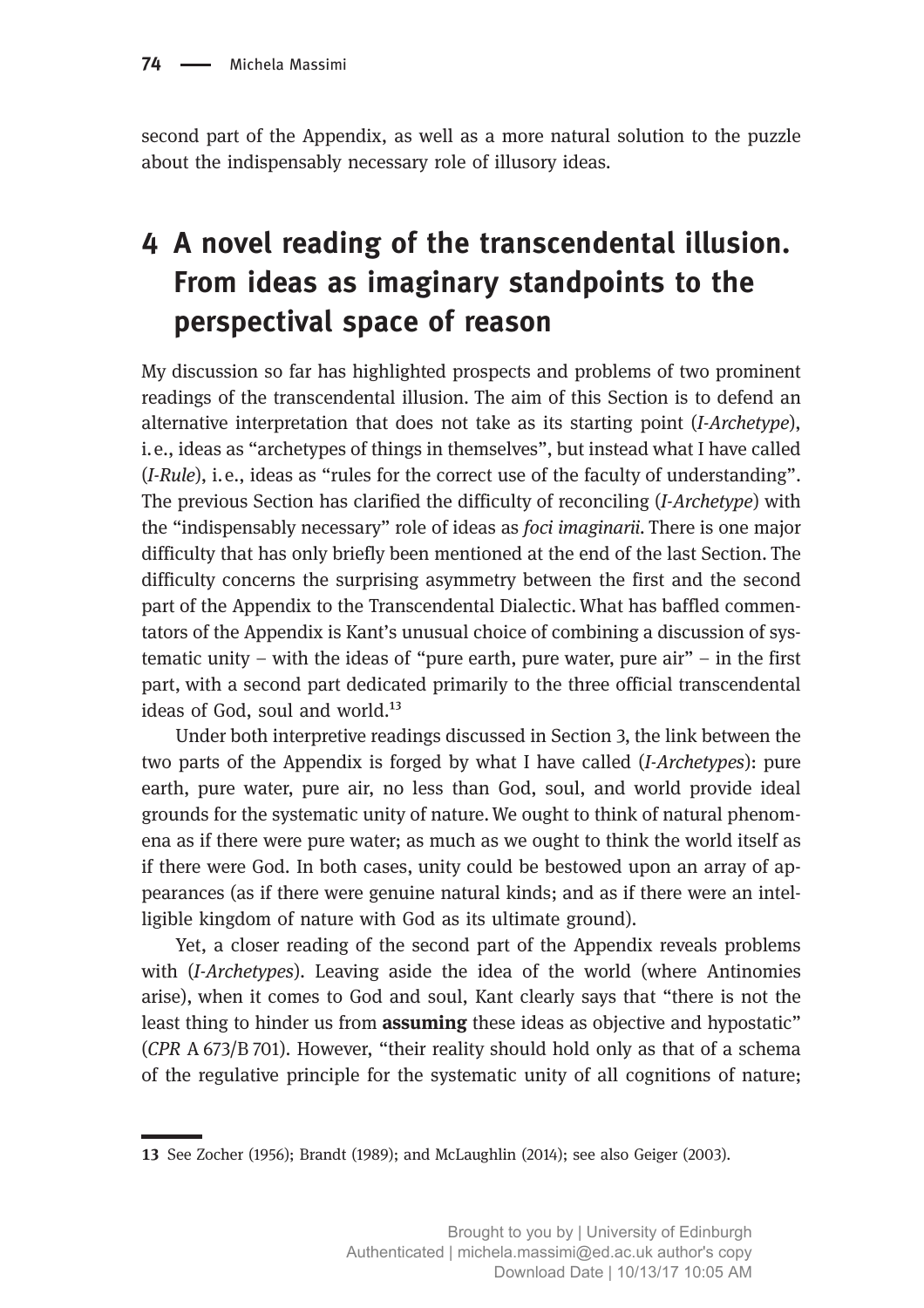hence they should be grounded only as analogues of real things, but not as things in themselves" (CPR A 674/B 702). To better grasp the spirit of this move, Kant introduces a distinction between "assuming something relatively (suppositio relativa)" and "assuming it absolutely (suppositio absoluta)" (CPR A 676/B 704). Kant clarifies how this distinction is vital for grasping the role of regulative principles, whereby "I put the transcendental presupposition to no other use but a relative one – namely that it should give the substratum for the greatest possible unity in experience" (CPR A 678/B 706), like a "a schema of a regulative principle for the greatest possible empirical use of my reason" (CPR A 679/B 707). Indeed, Kant warns against the mistake of taking the significance of ideas "to be the assertion, or even only the presupposition, of an actual thing to which one would think of ascribing the ground for the systematic constitution of the world" (CPR A 681/B 709).

Kant enjoins us instead to posit "an idea only as a unique standpoint from which alone one can extend the unity that is so essential to reason and so salutary to the understanding; in a word, this transcendental thing is merely the schema of that regulative principle through which reason, as far as it can extends systematic unity over all experience" (CPR A 682/B 710, emphases added). Mark these words – ideas should not mistakenly be hypostatized into causes, objects, things acting as ideal grounds for the unity that reason seeks out. Kant uses instead the language of "standpoint", "focus imaginarius" and "rules" to explicate the regulative role of ideas of reason. Why this language? I suggest reading these passages as textual evidence for what I have called (I-Rule) over (I-Archetype), and the time has now come to fully articulate what is at stake in this distinction.

Ideas of reason – I contend – offer the understanding rules for seeking out systematic unity among its cognitions. They do so, not by positing ideal grounds or substrata, which might allow us to think of the world as if it was a whole: i.e., think of nature as if God were its ideal ground; or, in more mundane terms, think of chemical reactions as if there were natural kinds "pure earth, pure water, pure air". Instead, ideas accomplish their indispensably necessary regulative function by laying down the rules that the understanding ought to follow, if it wants to go beyond given experience and take the measure of "its greatest possible and uttermost extension" (CPR A 645/B 673).

Ideas as "rules" bestow systematic unity by offering imaginary standpoints (a focus imaginarius) from which "the concepts of the understanding do not really proceed" but that "nonetheless still serves to obtain for these concepts the greatest unity alongside the greatest extension" (CPR A 644/B 672). Think of ideas of reason as imaginary standpoints defining the abstract space of reason within which the understanding's cognitions are ultimately located. This abstract space of reason is effectively what might be called a 'perspectival space of rea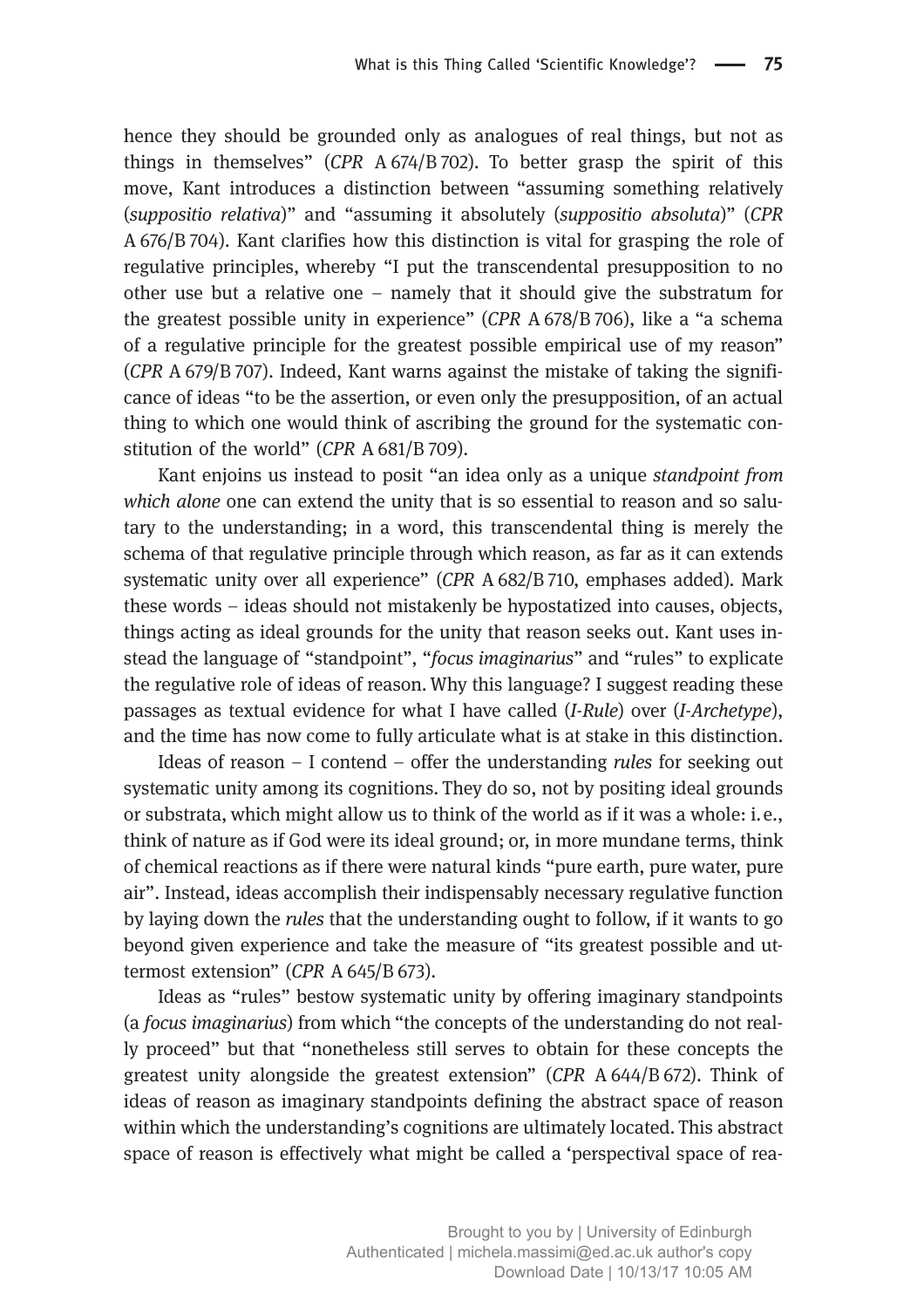son' generated by ideas qua *foci imaginarii*.<sup>14</sup> The perspectival space of reason is devoid of the specific representational content of this or that individual's judgment. It is after all only an abstract space. The function of the *focus imaginarius* is to create such an abstract space, where individual judgments delivered by the understanding can attain the unanimity and universality that they would otherwise lack. More to the point, this new perspectival space is the only method for preventing what in the pre-Critical Dreams Kant calls the "optical deception" of taking one's own doxastic judgments as bona fide knowledge claims.

A better grasp of what is at stake in the metaphor of the focus imaginarius can be obtained by analogy with perspectival drawing in art.Why was the invention of perspectival drawing so important in the Renaissance? Perspectival drawing uses a vanishing point as the focal point towards which all lines converge. The net outcome, in the words of the neo-Kantian art historian Panofsky, is a transformation of the wall or the panel where individual figures would previously be piled up "into a space, …bounded on all sides…The picture has become a mere 'slice' of reality, to the extent and in the sense that imagined space now reaches out in all directions beyond *represented* space".<sup>15</sup> The stark contrast between the conglomerate of figures typical of Medieval art (think of the Byzantine mosaics where figures crowd around the borders) and the orderly and spacious display of Renaissance art (in, say, Piero della Francesca's Flagellation of Christ; or, in van Eyck's The Arnolfini Portrait) is testimony to the great achievement of using a vanishing point in perspectival drawing.

I suggest reading Kant's metaphor of the focus imaginarius in analogy with perspectival drawing in art. Reason has an "indispensably necessary regulative use" because it provides a focus imaginarius, which makes possible a perspectival systematic space of reason for the correct use of the understanding. The unity of reason becomes then an "indispensably necessary illusion" because it makes

15 Panofsky (1991,  $60 - 1$ ).

<sup>14</sup> In the pre-Critical text Dreams of a Spirit-Seer (AA 2:345) Kant introduces for the first time the term 'focus imaginarius' in the context of a distinction between representations of objects present to the outer sense vs figments of imagination (where the focus imaginarius lie within the subject herself, so to speak, in cases of derangements typical of spirit-seers). Most interestingly for the discussion here, it is in this context that Kant – twenty or so years before the Appendix of the first Critique – uses the metaphor of the *focus imaginarius* to allow us to compare individual judgments: "the only means of placing the concepts in the true positions which they occupy relatively to the cognitive faculty of human nature" (AA 2:349). Comparing and integrating individual judgments implies projecting them onto what I call a perspectival space of reason, i.e. towards an imaginary standpoint from which their universal validity can be assessed, while bogus or doxastic judgments can be discarded. I discuss this point in Dreams in Massimi (in preparation).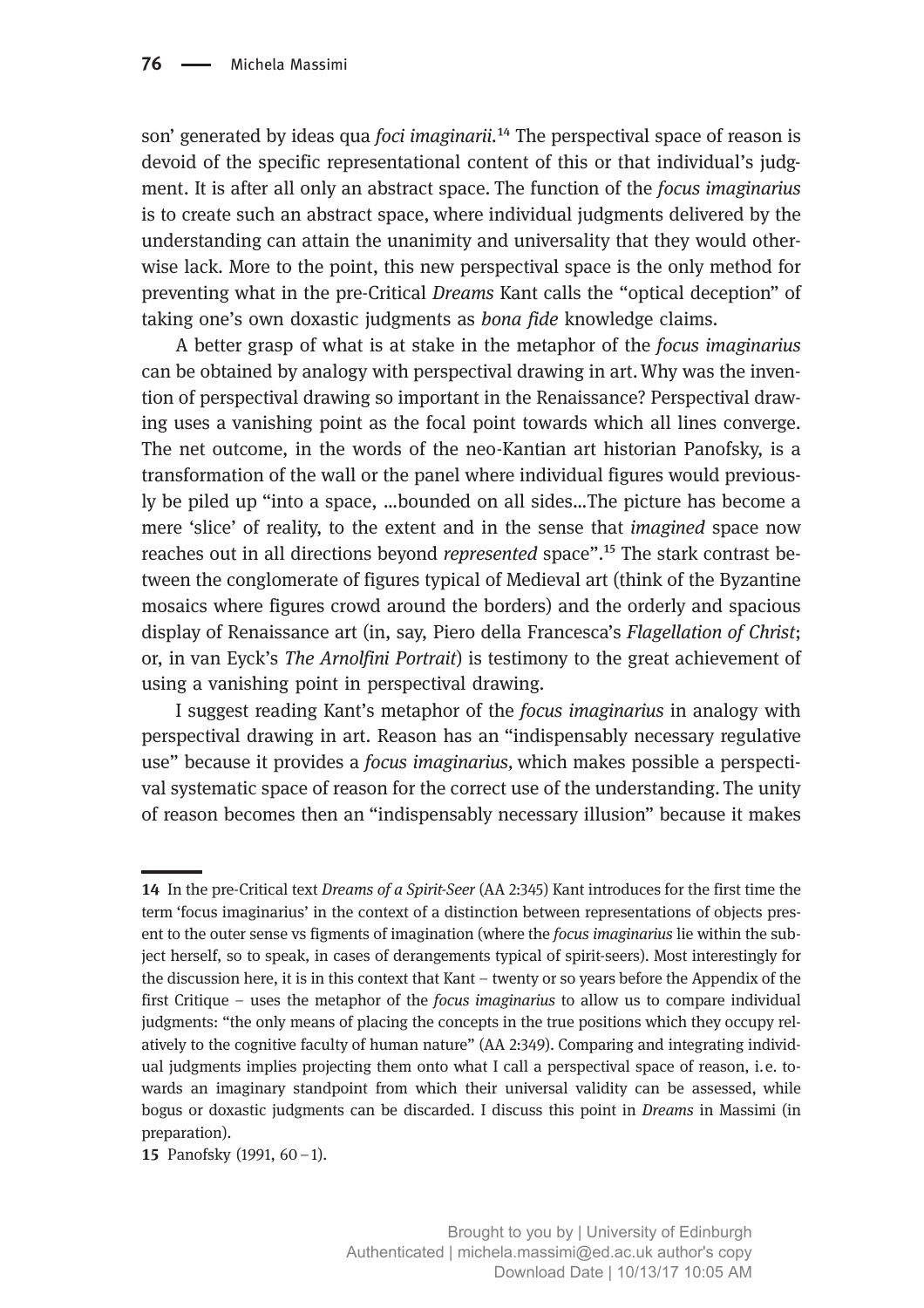possible to transform a contingent aggregate of individual cognitions produced by the faculty of understanding (i.e. my representation of a table in front of me; my representation of a book; my representation of a plant) into a whole unitary representation of a desk with a book on it and a plant to the left of the book. Just like perspectival drawing in art transformed Medieval paintings into a 'window'; similarly, reason in its hypothetical use transforms the aggregate of objects of experience delivered by the faculty of understanding into a whole unity. Such transformation is made possible by ideas of reason as imaginary standpoints acting as rules in directing the understanding's cognitions towards an imaginary space that can confer systematic unity to them. If the analysis so far is correct, what is then really at stake in the metaphor of the *focus imaginarius* and the transcendental illusion are ideas as 'rules' (I-Rule) for guiding reason in its hypothetical use towards the systematic unity of the understanding's cognitions. In this sense, the reading here proposed agrees with and builds on Grier's valuable point about the perspectival nature of the mirror metaphor.<sup>16</sup>

Reason offers ideas as an imaginary standpoint (focus imaginarius), which acts – to borrow David Lewis's expression – as a "shared conversational scoreboard<sup>"17</sup> with respect to which individual judgments and knowledge claims can be assessed. I have elsewhere called this specific kind of knowledge delivered by the faculty of reason *perspectival knowledge*<sup> $18$ </sup> Having an imaginary standpoint that acts as a "shared conversational scoreboard" is important to reach what – echoing and paraphrasing somehow MacFarlane's terminology – might be called intra-conversational agreement (i.e. agreement on a given subject matter where as more evidence become available two or more interlocutors might revise their judgments) and inter-conversational agreement (i.e. agreement across dif-

<sup>16</sup> Recall Section 3.1, footnote 9.

<sup>17</sup> The metaphor of the "scoreboard" is taken from David Lewis (1979), further developed by DeRose's contextualist account of disagreement (2004) where in MacFarlane's (2007, 19) words, "the scoreboard might include a shared epistemic standard that changes as the conversation evolves, getting more stringent when the stakes are high, and less stringent when they are low".

<sup>18</sup> In Massimi (in preparation) I argue that there are two notions of perspectival knowledge at play in Kant. The first (*perspectival knowledge<sub>1</sub>*) is knowledge from a vantage point qua knowledge delivered by the faculty of understanding with its a priori categories and principles. The second (perspectival knowledge<sub>2</sub>) is knowledge towards a vantage point, namely towards the illusory ideas of reason qua foci imaginarii. This distinction is important to rectify common readings of Kant as endorsing a kind of perspectival/situated knowledge that would seem to make his view slide into transcendental solipsism (for one such prominent reading see Moore 2006).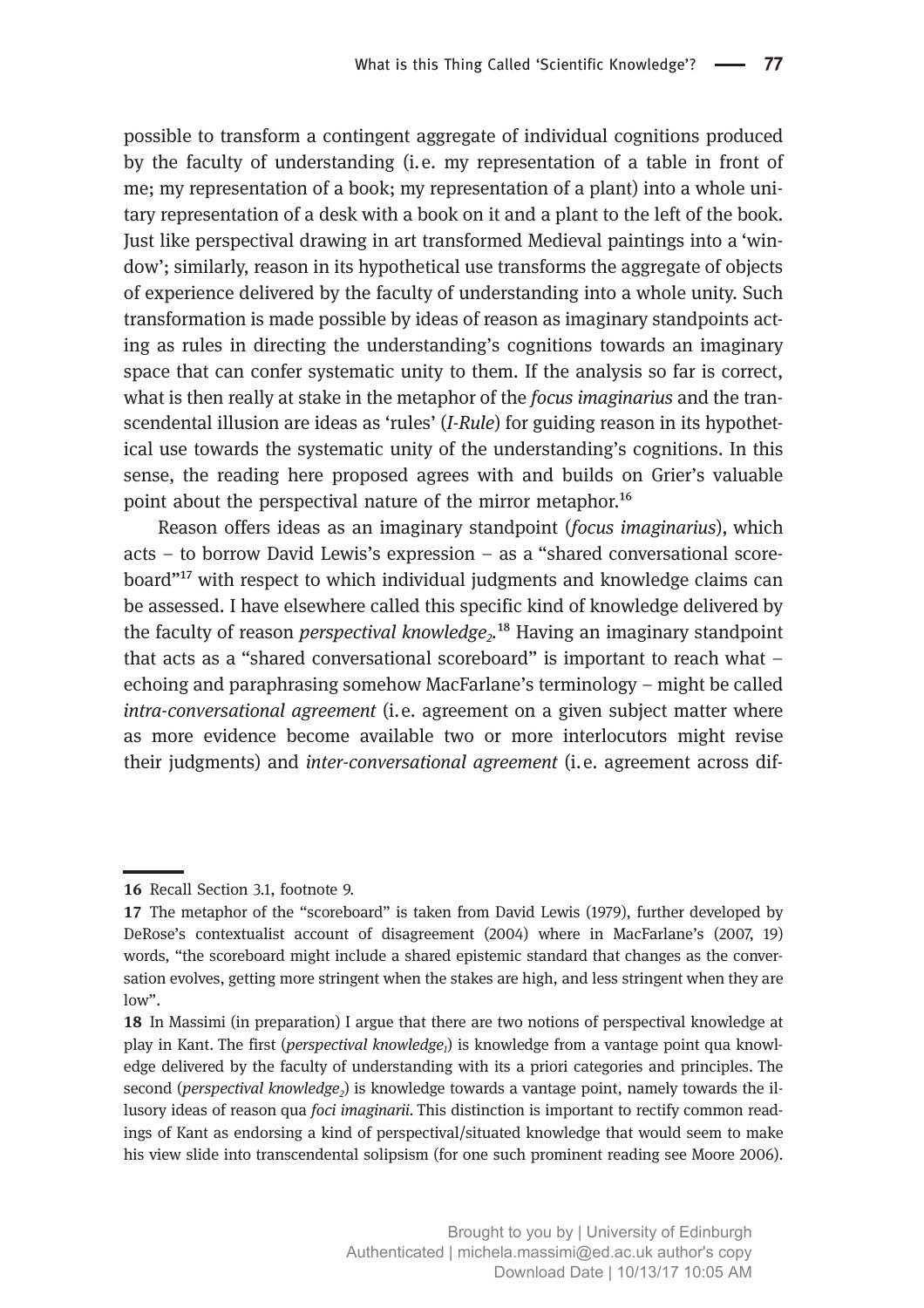ferent epistemic communities that might disagree on the very same evidence available to both). $^{19}$ 

Note, however, that acting as a "shared conversational scoreboard" to allow individual judgments to reach unanimity and universality does not necessarily imply that ideas of reason have to be construed (primarily or exclusively) as some kind of *epistemic* standards. Indeed, the whole purpose of the Transcendental Dialectic is precisely to deny for the three transcendental ideas of God, soul, and world any epistemic status – at best these ideas have a speculative interest. Instead, the three 'official' ideas provide shared practical standards: they tell us "what is to be done if the will is free, if there is a God, and if there is a future world. Now since these concern our conduct in relation to the highest end, the ultimate aim of nature which provides for us wisely in the disposition of reason is properly directed only to what is moral" (CPR A 801/B 829) – we are told in the Canon of Pure Reason, First Section entitled "On the ultimate end of the pure use of our reason". Hence, this novel interpretation of the transcendental illusion has the potential of explaining away the apparent discrepancy between the first and second part of the Appendix by taking ideas of reasons as imaginary standpoints – both epistemic and practical – for conferring unanimity and universality (to our scientific knowledge claims no less than to our moral actions, respectively).

But there is more. Going back to the problem of defining 'what is scientific knowledge?', with which I opened this essay, this novel interpretation of Kant's transcendental illusion takes us right to the heart of Kant's answer to this question in the Critical project. For the importance of unanimity and universality (made possible by the perspectival space of reason under my interpretive reading) is not confined to scientific knowledge claims or moral actions. Instead, unanimity and universality are for Kant the hallmarks of bona fide knowledge against doxastic or bogus knowledge, more in general. That is why the indispens-

<sup>19</sup> MacFarlane (2007) draws the difference between these two kinds of disagreement in relation to contextualist and relativist strategies for handling disagreement. He argues that while the contextualist strategy exemplified by DeRose resorts to Lewis's idea of a shared conversational scoreboard to explain intra-conversational disagreement, such strategy cannot also be deployed in the case of inter-conversational disagreement. For in the latter case, it is precisely the lack of a shared scoreboard that is behind disagreement on matters of taste or else (MacFarlane discusses primarily examples of disagreement concerning what is delicious, or what is funny, rather than scientific disagreement). In those situations, MacFarlane argues, the relativist has the upper hand in dealing with disagreement. I discuss MacFarlane's view in relation to Kant's notion of perspectival knowledge in Massimi (in preparation). Suffice to say here that I believe that in matters of scientific inter-conversational disagreement, the Lewisian "shared scoreboard" strategy can still be successfully deployed, if a Kantian twist is given to the notion of "shared scoreboard" along the perspectivalist lines proposed in the rest of this paper.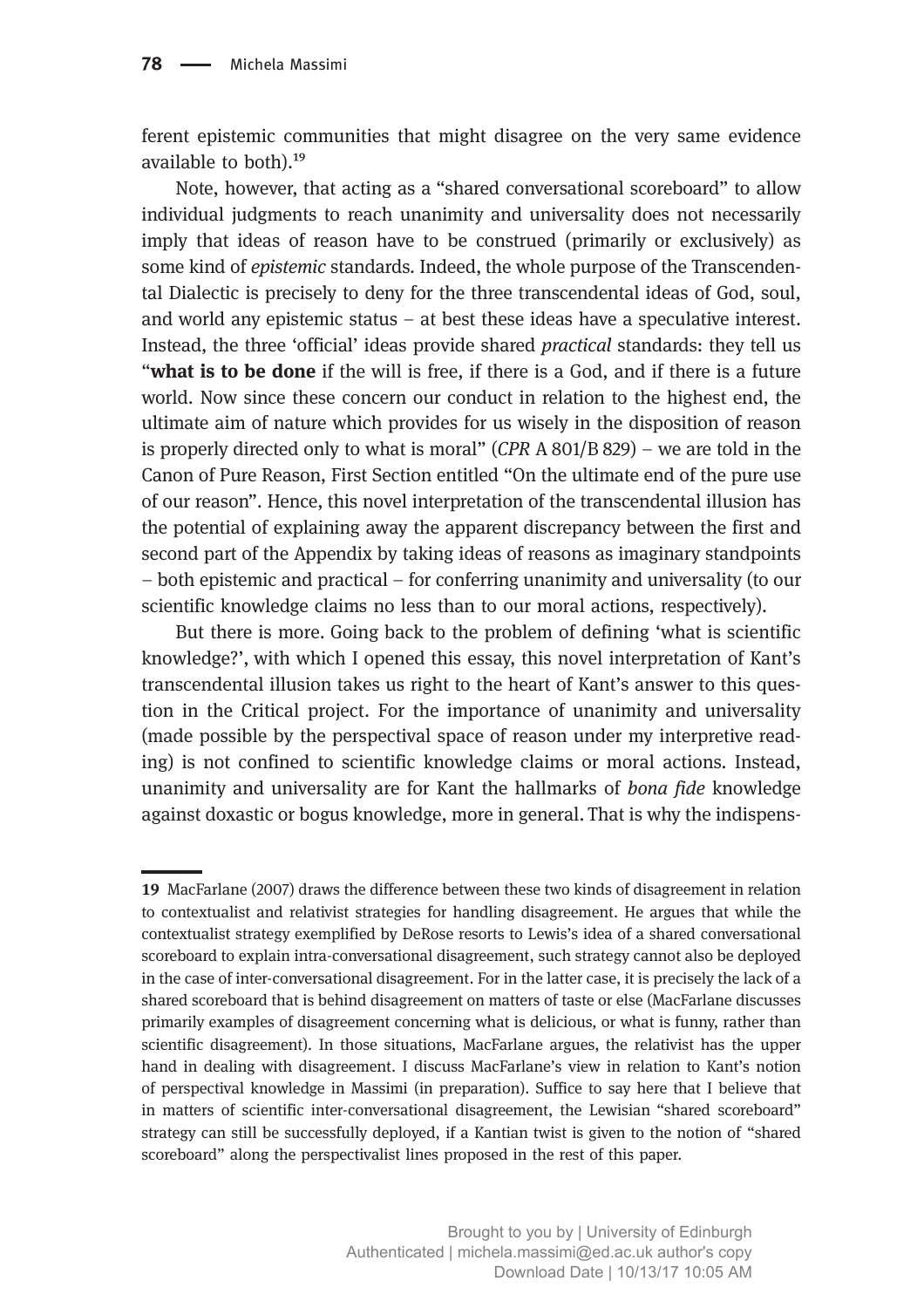ably necessary role of ideas of reason cannot be restricted to inductive inferences. It extends to the very possibility of knowledge in a more general sense, i.e. the possibility of a correct use of the faculty of understanding (recall Kant's wording in the Appendix where the hypothetical use of reason is defined as the "touchstone of truth" for the systematic unity of the understanding's cognitions, CPR A 647/B 675).

It is indicative for example that the metaphor of the focus imaginarius originally appears in the pre-Critical Dreams in the context of Kant fighting against doxastic judgments about popular reports concerning the paranormal powers of Swedenborg. Further corroboration for this novel interpretation can be found in the Canon of Pure Reason in the first Critique, where Kant goes back once again to the regulative use of reason and its practical interest in the pursuit of the highest end. In the Third Section of the Canon entitled "On having an opinion, knowing, and believing" Kant draws a distinction between "conviction" and "persuasion". This distinction bears on the broader issue of judging something to be true, and – crucially for my interpretation so far – points, once again, to the ability of communicating to peers and reach inter-conversational agreement vital for securing the universality and unanimity of our knowledge claims.

Indeed in the Canon, Kant returns to the problem of defining knowledge, and distinguishing knowledge from opinion, a problem that besets him throughout the first Critique.<sup>20</sup> How to strike a middle ground in between the subjectivity at stake in the very act of judging (what he calls "the subjective causes in the mind of him who judges") and the need for "objective grounds" upon which the truth of any judgment should rely? If taking something to be true "has its ground only in the particular constitution of the subject, then it is called **persua**sion. Persuasion is a mere semblance [Schein], since the ground of the judgment, which lies solely in the subject, is held to be objective. Hence such a judgment also has only private validity, and this taking something to be true cannot be communicated" (CPR A 820/B 848).

On the other hand, if the judgment "is valid for everyone merely as long as he has reason, then its ground is objectively sufficient, and in that case taking something to be true is called **conviction**" (*CPR* A 820/B 848). Kant seems to be saying that true judgments are not simply judgments delivered by the understanding. For the understanding can only guarantee the private validity of the judgments subjectively produced (hence a lingering threat of transcendental solipsism that some scholars have seen at work in Kant's Critical project).<sup>21</sup> A condition for true judg-

<sup>20</sup> For an excellent discussion of this overall topic see Chignell (2007).

<sup>21</sup> See footnote 18.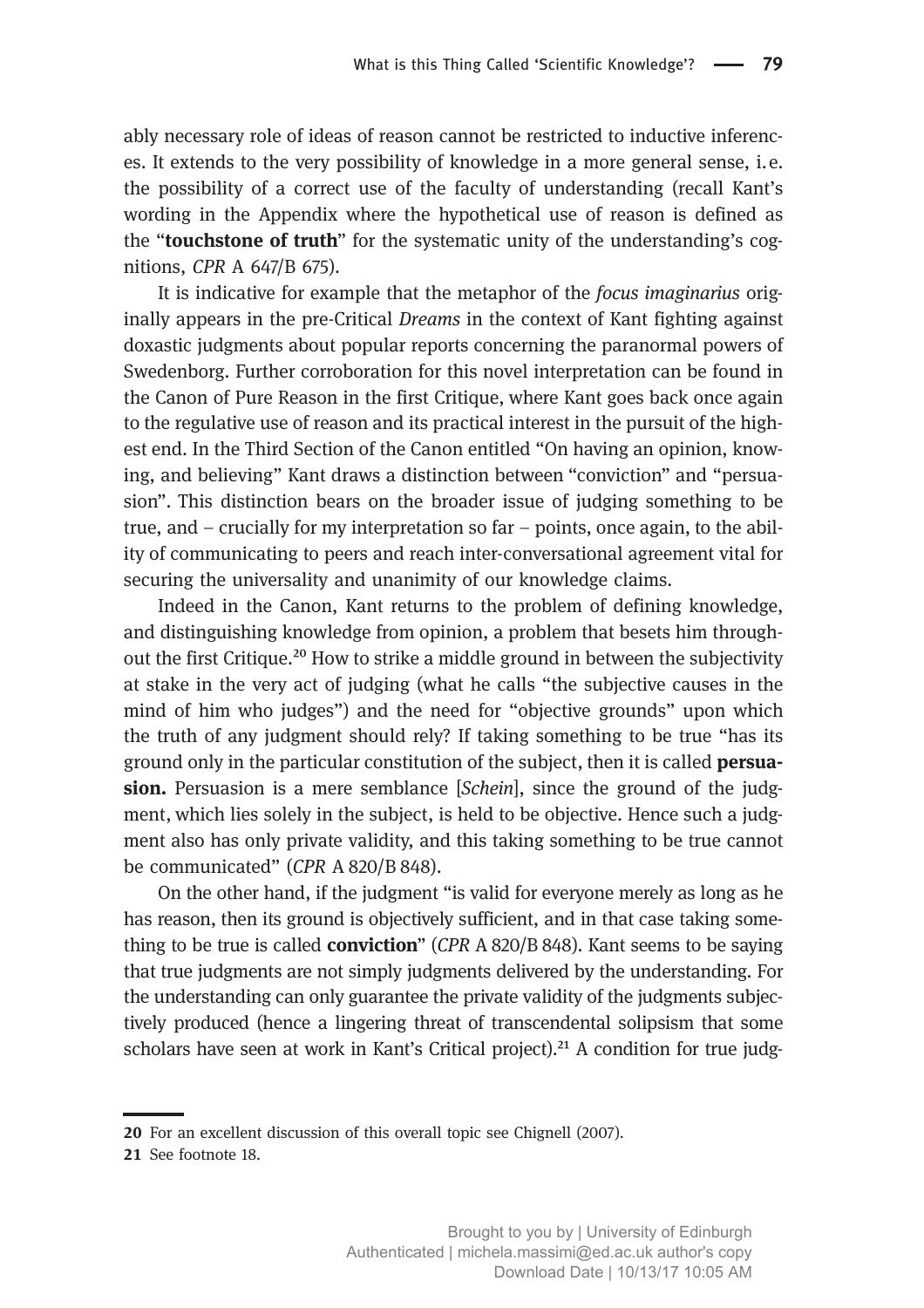ments (or *bona fide* knowledge) is the ability to communicate them so that interconversational agreement can be reached and solipsism evaded:

Truth, however, rests upon agreement with the object, with regard to which, consequently, the judgments of every understanding must agree (consentientia uni tertio, consentiunt inter se). The touchstone of whether taking something to be true is conviction or mere persuasion is therefore, externally, the possibility of communicating it and finding it to be valid for the reason of every human being to take it to be true; for in that case there is at least a presumption that the ground of the agreement of all judgments, regardless of the difference among the subjects, rest on the common ground, namely the object, with which they therefore all agree and through which the truth of the judgment is proved. (CPR A 821/B 849)

In this extraordinary passage of the Canon, Kant unequivocally clarifies the key role of reason (in its hypothetical use) in acting as a "**touchstone of truth**" for the cognitions of the understanding, as he presents it in the Appendix. For judging that things are a certain way requires more than the understanding producing cognitions that agree with the object. It requires instead also "the possibility of communicating it and finding it to be valid for the reason of every human being to take it to be true". Without reason and ideas as rules for inter-conversational agreement, there cannot be any guarantee that my judging that things are a certain way matches with other people's judgments that things are indeed that way.

Although truth is defined as "agreement with the object", Kant cannot avail himself of any traditional correspondence theory of truth. For after all, the 'object' in question can only be an object of experience, delivered by the individual's faculty of understanding. And the risk might arise that different individuals, with their respective faculties of understanding (although sharing the same *a pri*ori categories and schemata) may nonetheless arrive at judgments whose agreement with the object might ever so slightly diverge (e.g. Is protium oxide water? Is deuterium oxide water?; Is lanthanides a rare earth? What about yttrium?). Hence, the need to go beyond the subjectivity seemingly at stake in the ability to judge typical of the faculty of understanding, and to secure inter-subjective agreement with the object. This is precisely what the faculty of reason, with its ideas qua imaginary standpoints, offer: a "shared inter-conversational scoreboard", where it is possible to reach agreement and establish the universal, objective validity of true judgments.

True judgments are not effected by the faculty of understanding alone. They are ultimately effected by the faculty of reason in its indispensably necessary regulative role. For it falls within reason's remit to test how each individual judgment would fare on the inter-conversational scoreboard: to agree with a third party is to agree with each other (consentientia uni tertio, consentiunt inter se). I-Rule are the third party, the imaginary standpoints, upon which universal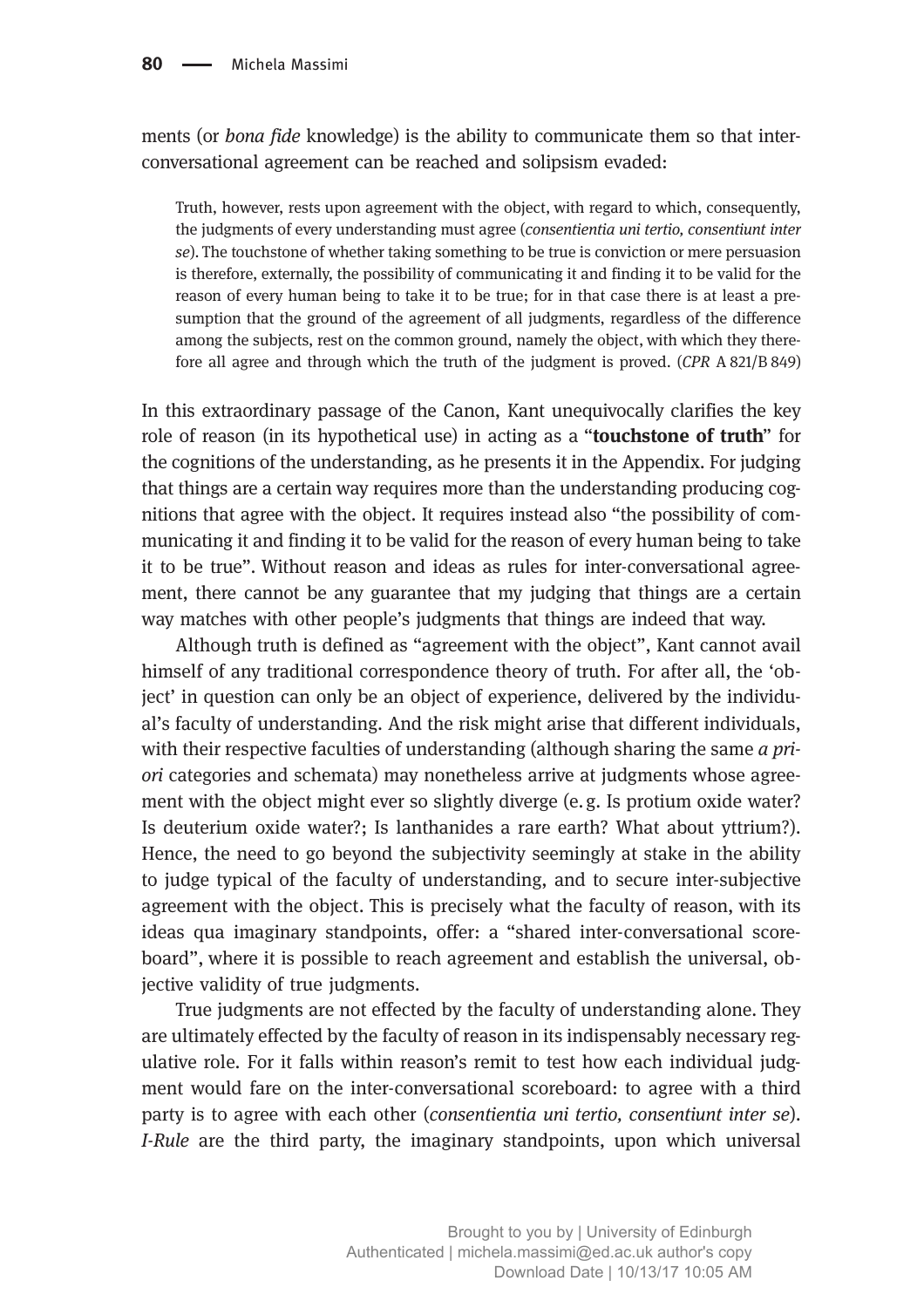inter-subjective agreement can be reached – the kind of agreement that is the "touchstone of truth" for the cognitions of the understanding. Unsurprisingly, Kant continues the passage of the Canon as follows

the experiment that one makes on the understanding of others, to see if the grounds that are valid for us have the same effect on the reason of others, is a means, though only a subjective one, not for producing conviction, to be sure, but yet for revealing the merely private validity of the judgment, i.e., something in it that is mere persuasion.

If, moreover, one can unfold the subjective causes of the judgment, which we take to be objective **grounds** for it, and thus explain taking something to be true deceptively as an occurrence in our mind, without having any need for the constitution of the object, then we expose the illusion and are no longer taken in by it, although we are always tempted to a certain degree if the subjective cause of the illusion depends upon our nature.

I cannot assert anything, i.e. pronounce it to be a judgment necessarily valid for everyone, except that which produces conviction. I can preserve persuasion for myself if I please to do so, but cannot and should not want to make it valid beyond myself. (CPR A 821 f./B 849f.)

The transcendental illusion plays a vital part in delivering not just ideas for the highest moral ends or for achieving scientific knowledge, but for the very possibility of knowledge (against opinion, or what Kant calls "persuasion"). Although the risk of deception is always looming, our ability to make assertions, i.e. judgments "necessarily valid for everyone", is ultimately due to reason and its ideas acting as a focus imaginarius with respect to which individual judgments must be assessed and their universal validity warranted. This is ultimately how Kant's perspectival  $knowledge<sub>2</sub>$  is and, in my view, remains one of the greatest legacies of the philosophy of the Enlightenment: it gives the best answer to the question 'what is scientific knowledge?', by providing an antidote (i.e. reason in its regulative role) against the ongoing dangers of bogus knowledge and popular opinions.<sup>22</sup>

<sup>22 &</sup>quot;Having an opinion is taking something to be true with the consciousness that it is subjectively as well as objectively insufficient. If taking something to be true is only subjectively sufficient and is at the same time held to be objectively insufficient, then it is called **believing.** Finally, when taking something to be true is both subjectively and objectively sufficient it is called knowing. Subjective sufficiency is called conviction (for myself), objective sufficiency, certainty (for everyone). […] In judging from pure reason, to have an opinion is not allowed at all." (CPR A 822 f./B 850 f.).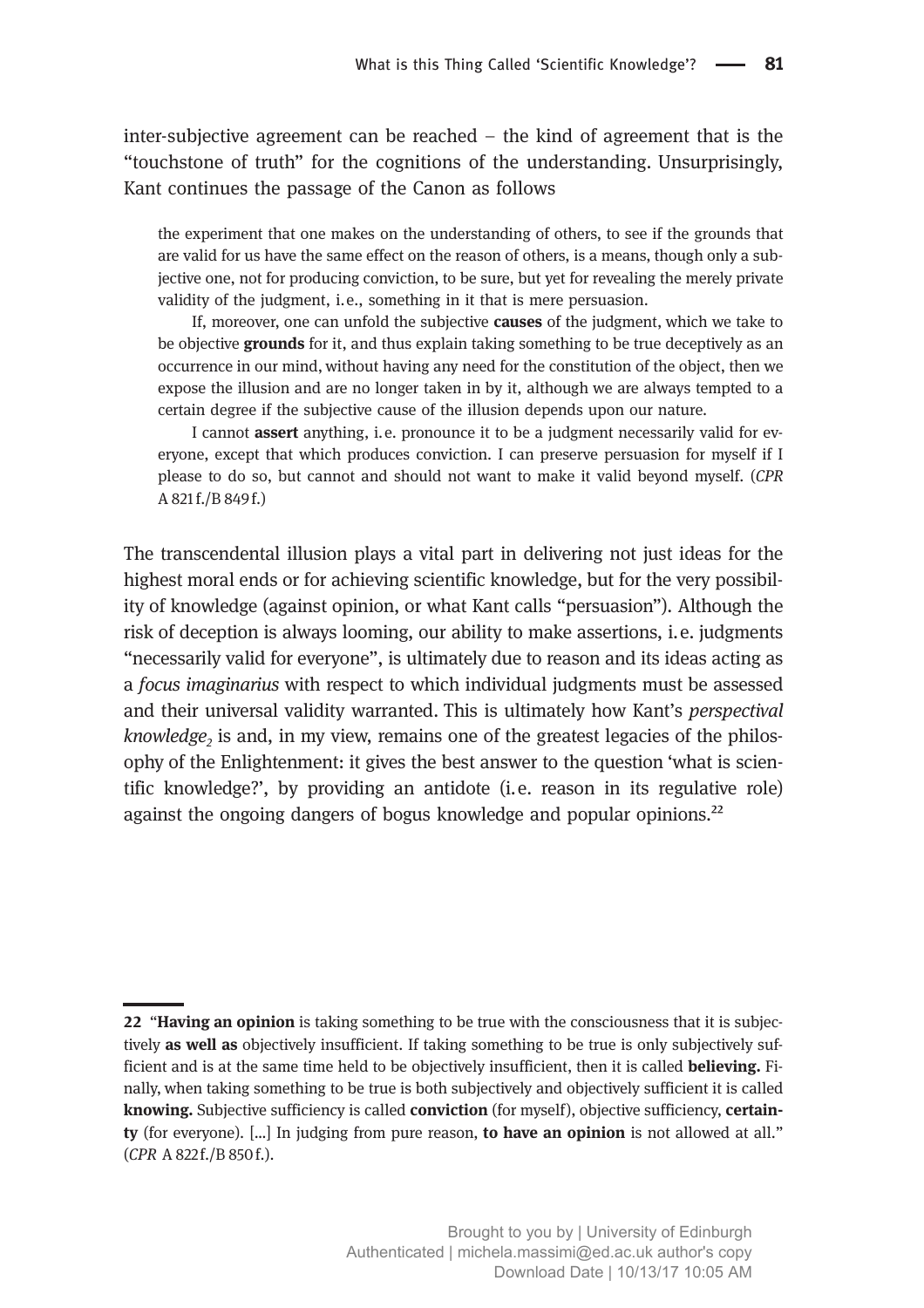## Acknowledgments

An earlier version of this paper was presented at the workshop "Kant and the Method of Philosophy" (Frankfurt, July 2016). I am very grateful to the audience, especially Gabriele Gava, Jessica Leech, Andrew Stephenson and Marcus Willaschek for helpful feedback. Special thanks to Rachel Zuckert and Karl Ameriks for comments on an earlier, longer draft of this paper. I am very grateful to Dietmar Heidemann for inviting me to contribute to this Kant Yearbook issue and to Oliver Motz for careful editorial comments. This article is part of a project that has received funding from the European Research Council (ERC) under the European Union's Horizon 2020 research and innovation programme (grant agreement European Consolidator Grant H2020-ERC-2014-CoG 647272 Perspectival Realism. Science, Knowledge, and Truth from a Human Vantage Point).

# Bibliography

Allison, Henry (2004) [1983]: Transcendental idealism. An interpretation and defense, Yale. Brandt, Reinhard (1989): The Deductions in the Critique of Judgment: Comments on Hampshire and Horstmann, in: E. Förster (ed.): Kant's Transcendental Deductions, Stanford, pp. 177–90. Chignell, Andrew (2007): Belief in Kant, in: Philosophical Review 116, pp. 323–360. DeRose, Keith (2004): Single scoreboard semantics, in: Philosophical Studies 119, pp. 1–21. Friedman, Michael (1991): Regulative and constitutive, in: The Southern Journal of Philosophy 30, Suppl., pp. 73–102. Friedman, Michael (1992a): Kant and the Exact Sciences, Cambridge, MA. Friedman, Michael (1992b): Causal laws and the foundations of natural science, in: P. Guyer (ed.): The Cambridge Companion to Kant, Cambridge, pp. 161–99. Geiger, Ido (2003): Is the Assumption of a Systematic Whole of Empirical Concepts a Necessary Condition of Knowledge?, in: Kant-Studien 94, pp. 273–98. Grier, Michelle (1997): Kant on the Illusion of a Systematic Unity of Knowledge, in: History of Philosophy Quarterly 14, pp. 1–28. Grier, Michelle (2001): Kant's Doctrine of Transcendental Illusion, Cambridge. Guyer, Paul (1990): Reason and Reflective Judgement: Kant on the significance of systematicity, in: Noûs 24, pp. 17–43. Guyer, Paul (2003): Kant on the Systematicity of Nature: Two Puzzles, in: History of Philosophy Quarterly 20, pp. 277–95. Guyer, Paul (2005): Kant's System of Nature and Freedom, Oxford. Guyer, Paul (2017): Imperfect Knowledge of Nature: Kant, Hume, and Laws of Nature, in: M. Massimi and A. Breitenbach (eds.): Kant and the Laws of Nature, Cambridge, pp. 49–68.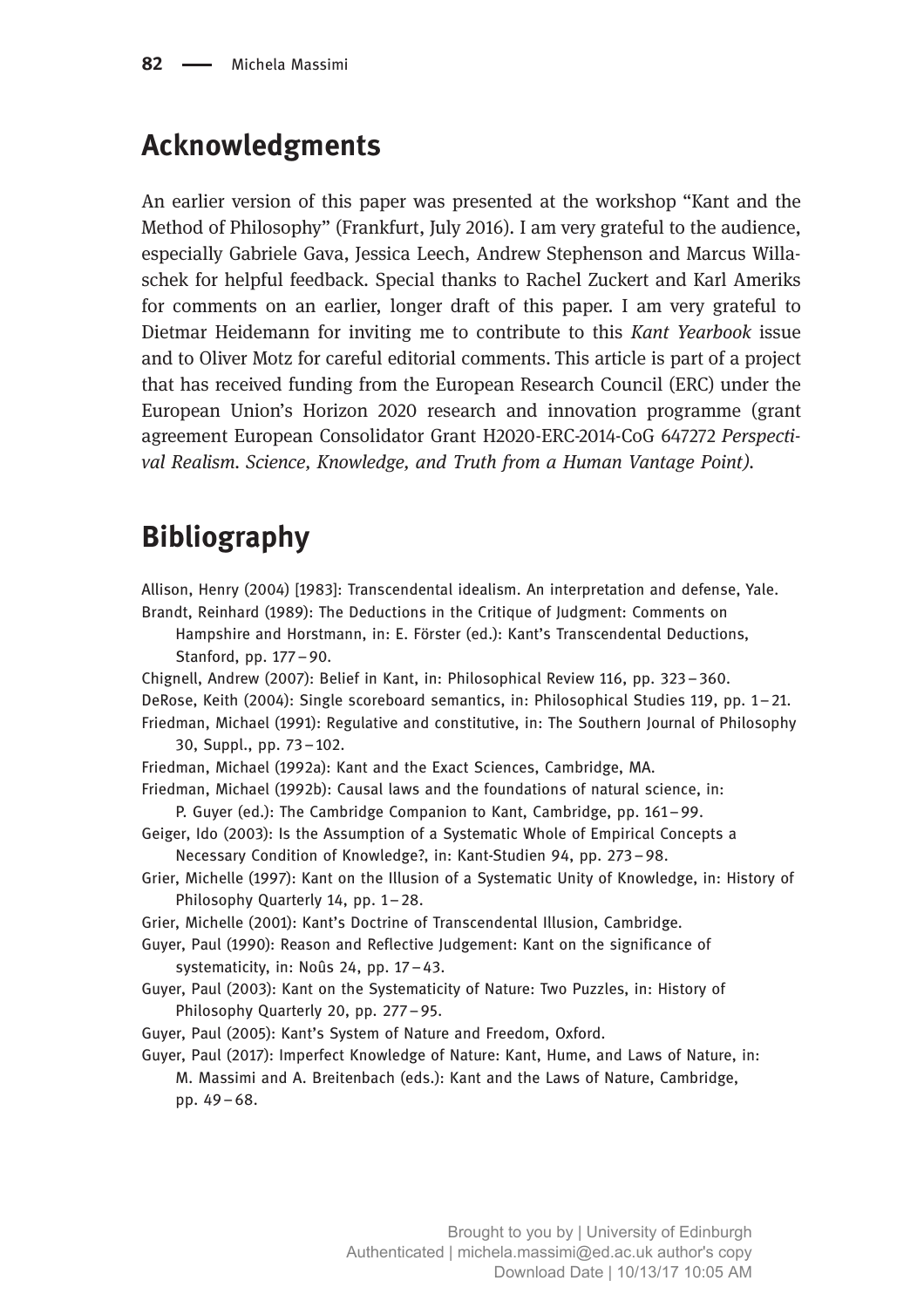- Kant, Immanuel (1992): Dreams of a Spirit Seer elucidated by dreams of metaphysics, in: D. Walford and R. Meerbote (eds.): Kant, Immanuel. Theoretical Philosophy 1755–1770, Cambridge, pp. 301–359.
- Kant, Immanuel (1998): Critique of Pure Reason, Cambridge.
- Lewis, David (1979): Scorekeeping in a language game, in: Journal of Philosophical Logic 8: pp. 339–359.
- MacFarlane, John (2007): Relativism and disagreement, in: Philosophical Studies 132, pp. 17–31.
- Massimi, Michela (2017): Grounds, Modality and Nomic Necessity in the Critical Kant, in: M. Massimi and A. Breitenbach (eds.): Kant and the Laws of Nature, Cambridge.
- Massimi, Michela (in preparation): Points of view. Scientific evidence, disagreement, and perspectival knowledge.
- McLaughlin, Peter (2014): Transcendental presuppositions and ideas of reason, in: Kant-Studien 105, pp. 554–572.
- Moore, Adrien (2006): Points of View, Oxford.
- Panofsky, Erwin (1991): Perspective as Symbolic Form, New York.
- Zocher, Rudolf (1958): Zu Kants Transzendentaler Deduktion der Ideen der reinen Vernunft, in: Zeitschrift für philosophische Forschung 12, pp. 43–58.
- Zuckert, Rachel (2017): Empirical scientific investigation and the ideas of reason, in: M. Massimi and A. Breitenbach (eds.): Kant and the Laws of Nature, Cambridge,

pp. 89–107.